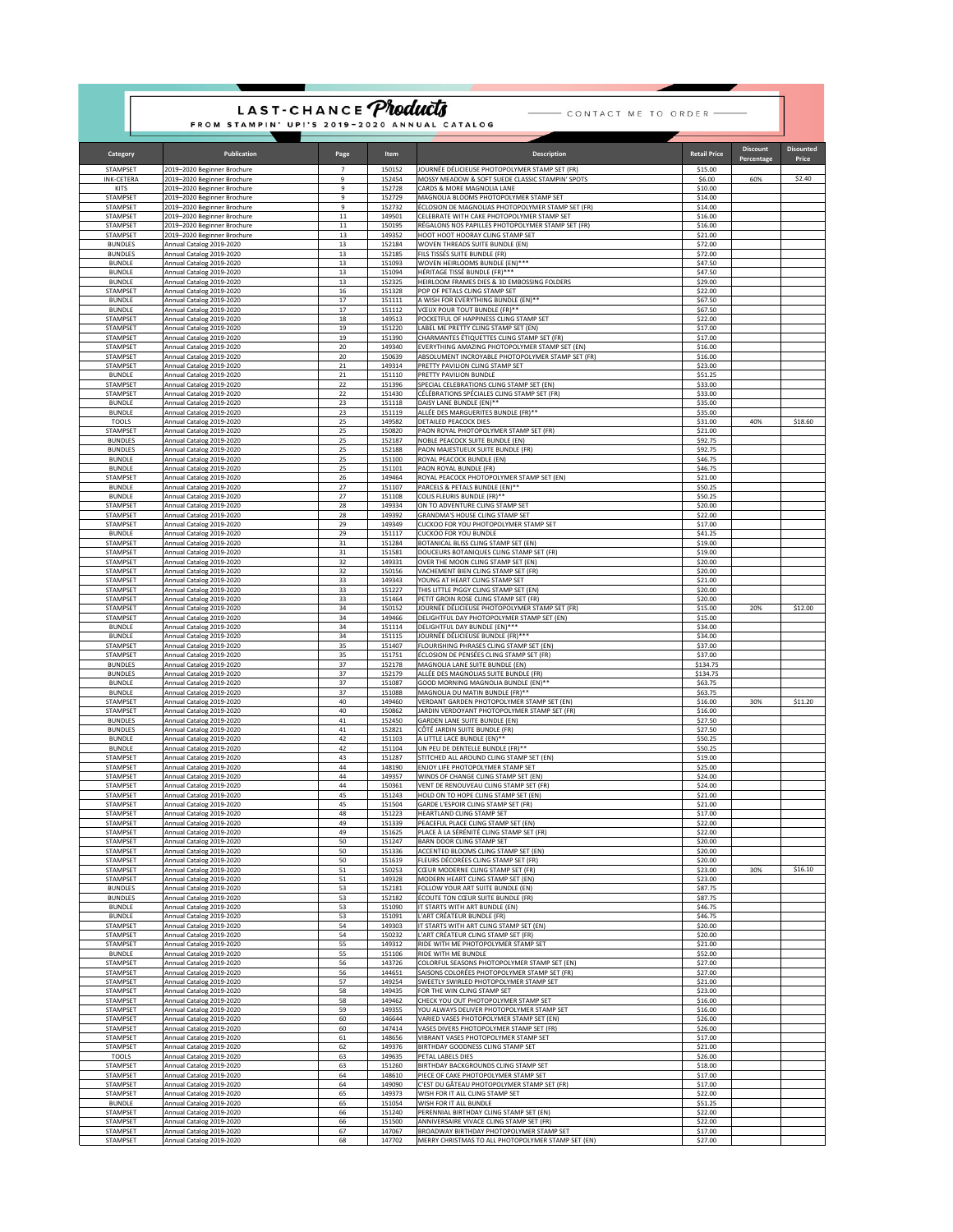| STAMPSET                         | Annual Catalog 2019-2020                             | 68         | 148841           | JOYEUX NOËL À TOUS PHOTOPOLYMER STAMP SET (FR)                                                 | \$27.00            |     |         |
|----------------------------------|------------------------------------------------------|------------|------------------|------------------------------------------------------------------------------------------------|--------------------|-----|---------|
| STAMPSET<br><b>TOOLS</b>         | Annual Catalog 2019-2020<br>Annual Catalog 2019-2020 | 69<br>70   | 149503<br>148013 | OTS OF CHEER CLING STAMP SET<br>CHRISTMAS BULB BUILDER PUNCH                                   | \$20.00<br>\$18.00 | 40% | \$10.80 |
| STAMPSET                         | Annual Catalog 2019-2020                             | 70         | 148046           | MAKING CHRISTMAS BRIGHT PHOTOPOLYMER STAMP SET (EN)                                            | \$21.00            |     |         |
| STAMPSET<br>STAMPSET             | Annual Catalog 2019-2020<br>Annual Catalog 2019-2020 | 70<br>71   | 148437<br>151362 | LLUMINEZ LES FÊTES PHOTOPOLYMER STAMP SET (FR)<br>DASHING DEER CLING STAMP SET (EN)            | \$21.00<br>\$22.00 |     |         |
| STAMPSET                         | Annual Catalog 2019-2020                             | 71         | 151692           | RENNE FRINGANT CLING STAMP SET (FR)                                                            | \$22.00            |     |         |
| <b>BUNDLES</b><br><b>BUNDLES</b> | Annual Catalog 2019-2020<br>Annual Catalog 2019-2020 | 73<br>73   | 152193<br>152197 | PRESSED PETALS SUITE BUNDLE (EN)<br>PÉTALES SÉCHÉS SUITE BUNDLE (FR)                           | \$97.00<br>\$97.00 |     |         |
| <b>BUNDLE</b>                    | Annual Catalog 2019-2020                             | 73         | 151131           | PATH OF PETALS BUNDLE (EN)***                                                                  | \$43.00            |     |         |
| <b>BUNDLE</b><br>STAMPSET        | Annual Catalog 2019-2020<br>Annual Catalog 2019-2020 | 73<br>75   | 151133<br>146842 | SENTIER DE PÉTALES BUNDLE (FR)***<br>BEAUTIFUL PROMENADE PHOTOPOLYMER STAMP SET (EN)           | \$43.00<br>\$21.00 |     |         |
| STAMPSET                         | Annual Catalog 2019-2020                             | 75         | 147976           | JOLIE PROMENADE PHOTOPOLYMER STAMP SET (FR)                                                    | \$21.00            |     |         |
| STAMPSET<br>STAMPSET             | Annual Catalog 2019-2020<br>Annual Catalog 2019-2020 | 76<br>76   | 151342<br>151633 | KINDNESS & COMPASSION CLING STAMP SET (EN)<br>GENTILLESSE ET COMPASSION CLING STAMP SET (FR)   | \$20.00<br>\$20.00 |     |         |
| <b>TOOLS</b>                     | Annual Catalog 2019-2020                             | 77         | 103954           | <b>AQUA PAINTERS</b>                                                                           | \$17.00            |     |         |
| STAMPSET                         | Annual Catalog 2019-2020                             | 78         | 149447           | ARTFULLY AWARE CLING STAMP SET (EN)                                                            | \$23.00            | 30% | \$16.10 |
| STAMPSET<br>STAMPSET             | Annual Catalog 2019-2020<br>Annual Catalog 2019-2020 | 78<br>79   | 149826<br>149398 | ENSEMBLE ET ENGAGÉS CLING STAMP SET (FR)<br>YOU ARE SO LOVED CLING STAMP SET                   | \$23.00<br>\$18.00 | 20% | \$14.40 |
| STAMPSET                         | Annual Catalog 2019-2020                             | 80         | 149816           | SENTIMENTS ÉTERNELS PHOTOPOLYMER STAMP SET (FR)                                                | \$21.00            |     |         |
| STAMPSET<br>STAMPSET             | Annual Catalog 2019-2020<br>Annual Catalog 2019-2020 | 81<br>82   | 148624<br>149361 | FOREVER LOVELY PHOTOPOLYMER STAMP SET<br>HERE'S TO STRONG WOMEN CLING STAMP SET                | \$21.00<br>\$20.00 |     |         |
| STAMPSET                         | Annual Catalog 2019-2020                             | 82         | 149367           | WE'LL WALRUS BE FRIENDS CLING STAMP SET                                                        | \$22.00            |     |         |
| STAMPSET<br>STAMPSET             | Annual Catalog 2019-2020<br>Annual Catalog 2019-2020 | 84<br>84   | 143666<br>144385 | BEAUTIFUL BOUQUET PHOTOPOLYMER STAMP SET (EN)<br>RAVISSANT BOUQUET PHOTOPOLYMER STAMP SET (FR) | \$27.00<br>\$27.00 |     |         |
| STAMPSET                         | Annual Catalog 2019-2020                             | 85         | 151210           | SORRY FOR EVERYTHING CLING STAMP SET (EN)                                                      | \$20.00            |     |         |
| STAMPSET                         | Annual Catalog 2019-2020                             | 85         | 151387           | MES EXCUSES POUR TOUT CLING STAMP SET (FR)                                                     | \$20.00            |     |         |
| STAMPSET<br>STAMPSET             | Annual Catalog 2019-2020<br>Annual Catalog 2019-2020 | 86<br>88   | 151352<br>149395 | LOVE YOU TO PIECES CLING STAMP SET<br>GENUINE GEMS CLING STAMP SET (EN)                        | \$19.00<br>\$20.00 | 60% | \$8.00  |
| STAMPSET                         | Annual Catalog 2019-2020                             | 88         | 149388           | WELCOME TO THE TEAM CLING STAMP SET                                                            | \$17.00            |     |         |
| STAMPSET<br>STAMPSET             | Annual Catalog 2019-2020<br>Annual Catalog 2019-2020 | 88<br>89   | 150184<br>149404 | QUAND LES MOTS MANQUENT CLING STAMP SET (FR)<br>ABOVE THE CLOUDS PHOTOPOLYMER STAMP SET (EN)   | \$20.00<br>\$22.00 |     |         |
| <b>BUNDLE</b>                    | Annual Catalog 2019-2020                             | 89         | 151135           | ABOVE THE CLOUDS BUNDLE (EN)                                                                   | \$36.00            |     |         |
| <b>BUNDLE</b><br><b>BUNDLES</b>  | Annual Catalog 2019-2020<br>Annual Catalog 2019-2020 | 89<br>91   | 151137<br>152190 | PAR-DELÀ LES NUAGES BUNDLE (FR)<br><b>BIRD BALLAD SUITE BUNDLE (EN)</b>                        | \$36.00<br>\$94.75 |     |         |
| <b>BUNDLES</b>                   | Annual Catalog 2019-2020                             | 91         | 152191           | BALLADE DES OISEAUX SUITE BUNDLE (FR)                                                          | \$94.75            |     |         |
| <b>BUNDLE</b><br><b>BUNDLE</b>   | Annual Catalog 2019-2020<br>Annual Catalog 2019-2020 | 91<br>91   | 151123<br>151124 | FREE AS A BIRD BUNDLE (EN)**<br>LIBRE COMME UN OISEAU BUNDLE (FR)**                            | \$51.25<br>\$51.25 |     |         |
| STAMPSET                         | Annual Catalog 2019-2020                             | 93         | 148226           | TROPICAL CHIC CLING STAMP SET (EN)                                                             | \$22.00            |     |         |
| STAMPSET                         | Annual Catalog 2019-2020                             | 93         | 151645           | CHIC TROPICAL CLING STAMP SET (FR)                                                             | \$22.00            |     |         |
| <b>KITS</b><br><b>KITS</b>       | Annual Catalog 2019-2020<br>Annual Catalog 2019-2020 | 94<br>94   | 146855<br>147448 | DARLING LABEL PUNCH BOX (EN)<br>ÉTIQUETTE MIGNONNE PUNCH BOX (FR)                              | \$45.00<br>\$45.00 | 85% | \$6.75  |
| STAMPSET                         | Annual Catalog 2019-2020                             | 96         | 143669           | DAISY DELIGHT PHOTOPOLYMER STAMP SET (EN)                                                      | \$17.00            |     |         |
| STAMPSET<br>STAMPSET             | Annual Catalog 2019-2020<br>Annual Catalog 2019-2020 | 96<br>96   | 144395<br>147377 | ADORABLE MARGUERITE PHOTOPOLYMER STAMP SET (FR)<br>A BIG THANK YOU PHOTOPOLYMER STAMP SET      | \$17.00<br>\$17.00 |     |         |
| STAMPSET                         | Annual Catalog 2019-2020                             | 97         | 151349           | BEE THANKFUL CLING STAMP SET                                                                   | \$14.00            |     |         |
| <b>BUNDLES</b><br><b>BUNDLES</b> | Annual Catalog 2019-2020<br>Annual Catalog 2019-2020 | 99<br>99   | 152194<br>152195 | DINOROAR SUITE BUNDLE (EN)<br>CRINOSAURE BUNDLE (FR)                                           | \$75.75<br>\$75.75 |     |         |
| <b>BUNDLE</b>                    | Annual Catalog 2019-2020                             | 99         | 151139           | DINO DAYS BUNDLE (EN)**                                                                        | \$50.25            |     |         |
| <b>BUNDLE</b>                    | Annual Catalog 2019-2020                             | 99         | 151140           | ÉPOQUE JURASSIQUE BUNDLE (FR)**                                                                | \$50.25            |     |         |
| STAMPSET<br>STAMPSET             | Annual Catalog 2019-2020<br>Annual Catalog 2019-2020 | 102<br>102 | 148670<br>151281 | FABLE FRIENDS CLING STAMP SET<br>ANIMAL OUTING CLING STAMP SET (EN)                            | \$22.00<br>\$21.00 |     |         |
| STAMPSET                         | Annual Catalog 2019-2020                             | 102        | 151570           | DUOS D'ANIMAUX CLING STAMP SET (FR)                                                            | \$21.00            |     |         |
| STAMPSET<br>STAMPSET             | Annual Catalog 2019-2020<br>Annual Catalog 2019-2020 | 103<br>104 | 151237<br>149415 | LITTLE ELEPHANT CLING STAMP SET (EN)<br>WIGGLE WORM PHOTOPOLYMER STAMP SET                     | \$20.00<br>\$17.00 |     |         |
| <b>BUNDLE</b>                    | Annual Catalog 2019-2020                             | 104        | 151142           | WIGGLE WORM BUNDLE                                                                             | \$40.50            |     |         |
| STAMPSET<br>STAMPSET             | Annual Catalog 2019-2020<br>Annual Catalog 2019-2020 | 105<br>105 | 149136<br>148682 | JOYEUX COPAIN PHOTOPOLYMER STAMP SET (FR)<br>HAPPY TAILS PHOTOPOLYMER STAMP SET                | \$17.00<br>\$17.00 | 30% | \$11.90 |
| STAMPSET                         | Annual Catalog 2019-2020                             | 105        | 148703           | NINE LIVES PHOTOPOLYMER STAMP SET                                                              | \$16.00            |     |         |
| <b>BUNDLES</b><br><b>BUNDLES</b> | Annual Catalog 2019-2020<br>Annual Catalog 2019-2020 | 107<br>107 | 152166<br>152167 | PERENNIAL ESSENCE SUITE BUNDLE (EN)<br>COLLECTION ESSENCE ÉTERNELLE SUITE BUNDLE (FR)          | \$68.00<br>\$68.00 |     |         |
| <b>BUNDLE</b>                    | Annual Catalog 2019-2020                             | 107        | 151055           | FLORAL ESSENCE BUNDLE (EN)**                                                                   | \$31.50            |     |         |
| <b>BUNDLE</b><br>STAMPSET        | Annual Catalog 2019-2020                             | 107<br>109 | 151056<br>150838 | <b>ESSENCE FLORALE BUNDLE (FR)**</b>                                                           | \$31.50<br>\$21.00 | 40% | \$12.60 |
| STAMPSET                         | Annual Catalog 2019-2020<br>Annual Catalog 2019-2020 | 109        | 149454           | PROSE LOUABLE CLING STAMP SET (FR)<br>PRAISEWORTHY PROSE CLING STAMP SET (EN)                  | \$21.00            |     |         |
| <b>BUNDLE</b>                    | Annual Catalog 2019-2020                             | 109        | 151077           | PRAISEWORTHY PROSE BUNDLE (EN)                                                                 | \$53.00            |     |         |
| <b>BUNDLE</b><br>STAMPSET        | Annual Catalog 2019-2020<br>Annual Catalog 2019-2020 | 109<br>110 | 151078<br>149284 | PROSE LOUABLE BUNDLE (FR)<br>SAY HELLO PHOTOPOLYMER STAMP SET                                  | \$53.00<br>\$16.00 |     |         |
| STAMPSET                         | Annual Catalog 2019-2020                             | 112        | 149281           | FANCIFUL FRAGRANCE CLING STAMP SET                                                             | \$22.00            |     |         |
| STAMPSET<br>STAMPSET             | Annual Catalog 2019-2020<br>Annual Catalog 2019-2020 | 113<br>114 | 148779<br>151412 | TEA TOGETHER CLING STAMP SET<br>BEAUTIFUL YOU CLING STAMP SET (EN)                             | \$22.00<br>\$28.00 |     |         |
| STAMPSET                         | Annual Catalog 2019-2020                             | 114        | 151418           | RESPLENDISSANTE CLING STAMP SET (FR)                                                           | \$28.00            |     |         |
| STAMPSET<br><b>BUNDLE</b>        | Annual Catalog 2019-2020<br>Annual Catalog 2019-2020 | 115<br>115 | 149239<br>151072 | LOVELY IS THE DAY PHOTOPOLYMER STAMP SET<br>LOVELY IS THE DAY BUNDLE                           | \$21.00<br>\$51.25 |     |         |
| CTAMPCET                         | Annual Catalog 2019-2020                             | 116        | 147513           | ARSTRACT IMPRESSIONS PHOTOPOLYMER STAMP SET (EN)                                               | \$26.00            | 20% | \$20.80 |
| STAMPSET<br>STAMPSET             | Annual Catalog 2019-2020                             | 116<br>119 | 147563<br>150856 | EXPRESSION PRINTANIÈRE PHOTOPOLYMER STAMP SET (FR)<br>MOSAÏQUE MÉMORABLE CLING STAMP SET (FR)  | \$26.00<br>\$22.00 |     |         |
| <b>BUNDLES</b>                   | Annual Catalog 2019-2020<br>Annual Catalog 2019-2020 | 119        | 152172           | MOSAIC MOOD SUITE BUNDLE (EN)                                                                  | \$75.50            |     |         |
| <b>BUNDLES</b>                   | Annual Catalog 2019-2020                             | 119        | 152173           | ESPRIT MOSAÏQUE SUITE BUNDLE (FR)                                                              | \$75.50            |     |         |
| <b>BUNDLE</b><br><b>BUNDLE</b>   | Annual Catalog 2019-2020<br>Annual Catalog 2019-2020 | 119<br>119 | 151063<br>151064 | MEMORABLE MOSAIC BUNDLE (EN)***<br>MOSAÏQUE MÉMORABLE BUNDLE (FR) ***                          | \$36.00<br>\$36.00 |     |         |
| STAMPSET                         | Annual Catalog 2019-2020                             | 120        | 149226           | MEMORABLE MOSAIC CLING STAMP SET (EN)                                                          | \$22.00            |     |         |
| <b>BUNDLE</b><br>STAMPSET        | Annual Catalog 2019-2020<br>Annual Catalog 2019-2020 | 121<br>122 | 151076<br>148220 | <b>BAND TOGETHER BUNDLE**</b><br>PAINTED GLASS CLING STAMP SET (EN)                            | \$54.75<br>\$18.00 | 40% | \$10.80 |
| STAMPSET                         | Annual Catalog 2019-2020                             | 122        | 149273           | BUDDING BORDERS PHOTOPOLYMER STAMP SET                                                         | \$17.00            |     |         |
| STAMPSET<br><b>BUNDLE</b>        | Annual Catalog 2019-2020<br>Annual Catalog 2019-2020 | 122<br>124 | 151661<br>151084 | VITRAIL CLING STAMP SET (FR)<br>FRIEND LIKE YOU BUNDLE (EN)**                                  | \$18.00<br>\$47.50 |     |         |
| <b>BUNDLE</b>                    | Annual Catalog 2019-2020                             | 124        | 151085           | UNE AMITÉ COMME LA NÔTRE BUNDLE (FR)**                                                         | \$47.50            |     |         |
| STAMPSET<br>STAMPSET             | Annual Catalog 2019-2020<br>Annual Catalog 2019-2020 | 126<br>126 | 151264<br>151523 | LITTLE TWINKLE CLING STAMP SET (EN)<br>PETITE ÉTOILE CLING STAMP SET (FR)                      | \$19.00<br>\$19.00 | 40% | \$11.40 |
| STAMPSET                         | Annual Catalog 2019-2020                             | 127        | 149250           | GARDEN GOODNESS PHOTOPOLYMER STAMP SET                                                         | \$17.00            |     |         |
| STAMPSET                         | Annual Catalog 2019-2020                             | 128        | 144783           | PAINTED HARVEST PHOTOPOLYMER STAMP SET (EN)<br>RÉCOLTE AU PINCEAU PHOTOPOLYMER STAMP SET (FR)  | \$21.00            |     |         |
| STAMPSET<br>STAMPSET             | Annual Catalog 2019-2020<br>Annual Catalog 2019-2020 | 128<br>128 | 145169<br>149241 | RARE BLESSINGS CLING STAMP SET                                                                 | \$21.00<br>\$22.00 |     |         |
| STAMPSET                         | Annual Catalog 2019-2020                             | 129        | 149289           | SLICE OF HAPPINESS CLING STAMP SET                                                             | \$21.00            |     |         |
| STAMPSET<br>STAMPSET             | Annual Catalog 2019-2020<br>Annual Catalog 2019-2020 | 131<br>131 | 151257<br>151515 | BEAUTIFUL DAY CLING STAMP SET (EN)<br>JOURNÉE SPLENDIDE CLING STAMP SET (FR)                   | \$21.00<br>\$21.00 |     |         |
| <b>BUNDLE</b>                    | Annual Catalog 2019-2020                             | 131        | 151069           | BLOOM & GROW BUNDLE (EN)**                                                                     | \$53.00            |     |         |
| <b>BUNDLE</b><br><b>BUNDLE</b>   | Annual Catalog 2019-2020<br>Annual Catalog 2019-2020 | 131<br>133 | 151070<br>151058 | S'ÉPANOUIR ET GRANDIR BUNDLE (FR)**<br>SILHOUETTE SCENES BUNDLE (EN)**                         | \$53.00<br>\$52.00 |     |         |
| <b>BUNDLE</b>                    | Annual Catalog 2019-2020                             | 133        | 151060           | SILHOUETTES DE LA VIE BUNDLE (FR)**                                                            | \$52.00            |     |         |
| <b>BUNDLES</b><br><b>BUNDLES</b> | Annual Catalog 2019-2020                             | 133        | 152169<br>152170 | SEE A SILHOUETTE SUITE BUNDLE (EN)<br>SILHOUETTE EVASIVE SUITE BUNDLE (FR)                     | \$92.00<br>\$92.00 |     |         |
| STAMPSET                         | Annual Catalog 2019-2020<br>Annual Catalog 2019-2020 | 133<br>135 | 149234           | TASTEFUL TEXTURES CLING STAMP SET (EN)                                                         | \$24.00            |     |         |
| STAMPSET                         | Annual Catalog 2019-2020                             | 135        | 150215           | TEXTURES DISTINGUÉES CLING STAMP SET (FR)                                                      | \$24.00            |     |         |
| <b>BUNDLE</b><br><b>BUNDLE</b>   | Annual Catalog 2019-2020<br>Annual Catalog 2019-2020 | 135<br>135 | 151081<br>151082 | TASTEFUL TEXTURES BUNDLE (EN)<br>TEXTURES DISTINGUÉES BUNDLE (FR)                              | \$48.50<br>\$48.50 |     |         |
| STAMPSET                         | Annual Catalog 2019-2020                             | 136        | 149292           | LEAVE A LITTLE SPARKLE CLING STAMP SET                                                         | \$21.00            |     |         |
| STAMPSET<br>STAMPSET             | Annual Catalog 2019-2020<br>Annual Catalog 2019-2020 | 136<br>137 | 151234<br>149295 | MAGICAL MERMAID CLING STAMP SET<br>STARGAZING CLING STAMP SET                                  | \$20.00<br>\$22.00 |     |         |
| STAMPSET                         | Annual Catalog 2019-2020                             | 138        | 147529           | WONDERFUL MOMENTS PHOTOPOLYMER STAMP SET (EN)                                                  | \$26.00            |     |         |
| STAMPSET<br>STAMPSET             | Annual Catalog 2019-2020<br>Annual Catalog 2019-2020 | 138<br>140 | 147651<br>148913 | MOMENTS MERVEILLEUX PHOTOPOLYMER STAMP SET (FR)<br>FIRST FROST CLING STAMP SET (EN)            | \$26.00<br>\$22.00 |     |         |
|                                  |                                                      |            |                  |                                                                                                |                    |     |         |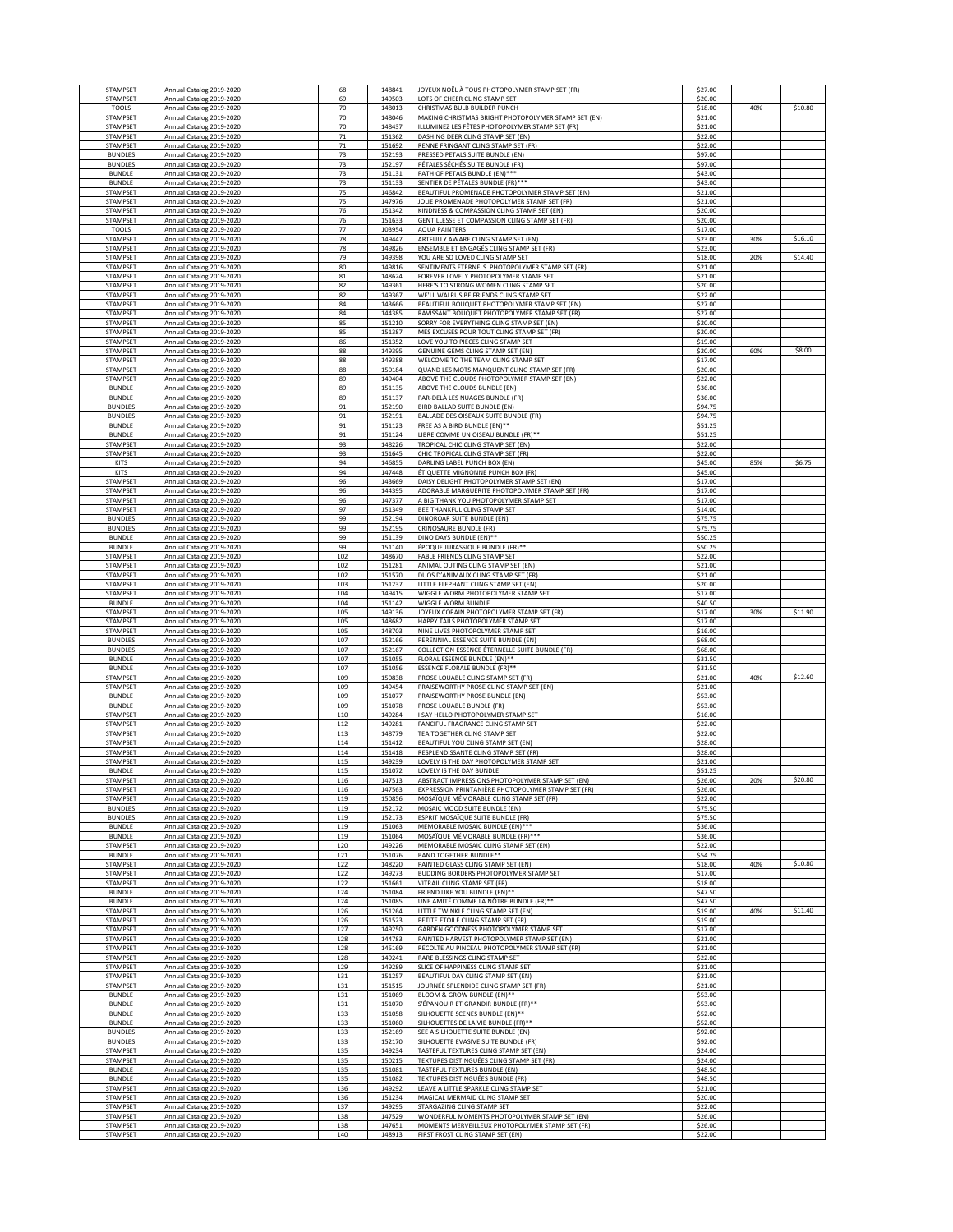| STAMPSET                                           | Annual Catalog 2019-2020                                                         | 140               | 151716           | BLANC DE GIVRE CLING STAMP SET (FR)                                                                                                   | \$22.00            |            |                    |
|----------------------------------------------------|----------------------------------------------------------------------------------|-------------------|------------------|---------------------------------------------------------------------------------------------------------------------------------------|--------------------|------------|--------------------|
| <b>BUNDLE</b><br><b>BUNDLE</b>                     | Annual Catalog 2019-2020<br>Annual Catalog 2019-2020                             | 141<br>141        | 151073<br>151074 | TO A WILD ROSE BUNDLE (EN)**<br>ROSE SAUVAGE BUNDLE (FR)**                                                                            | \$54.00<br>\$54.00 |            |                    |
| STAMPSET                                           | Annual Catalog 2019-2020                                                         | 142               | 150388           | CAPTURE THE GOOD CLING STAMP SET                                                                                                      | \$20.00            |            |                    |
| STAMPSET                                           | Annual Catalog 2019-2020                                                         | 143               | 148042           | LOVE WHAT YOU DO PHOTOPOLYMER STAMP SET (EN)                                                                                          | \$21.00            |            |                    |
| STAMPSET<br><b>STAMPSET</b>                        | Annual Catalog 2019-2020<br>Annual Catalog 2019-2020                             | 143<br>143        | 148068<br>149244 | AIME CE QUE TU FAIS PHOTOPOLYMER STAMP SET (FR)<br>BORN TO SHINE CLING STAMP SET                                                      | \$21.00<br>\$19.00 |            |                    |
| <b>BUNDLE</b>                                      | Annual Catalog 2019-2020                                                         | 145               | 151066           | SAILING HOME BUNDLE (EN)**                                                                                                            | \$50.25            |            |                    |
| <b>BUNDLE</b>                                      | Annual Catalog 2019-2020                                                         | 145               | 151067           | TERRE À L'HORIZON BUNDLE (FR)**                                                                                                       | \$50.25            |            |                    |
| <b>BUNDLES</b><br><b>BUNDLES</b>                   | Annual Catalog 2019-2020<br>Annual Catalog 2019-2020                             | 145<br>145        | 152175<br>152176 | COME SAIL AWAY SUITE BUNDLE (EN)<br>LARGUONS LES AMARRES SUITE BUNDLE (FR)                                                            | \$94.75<br>\$94.75 |            |                    |
| STAMPSET                                           | Annual Catalog 2019-2020                                                         | 150               | 151272           | LILY PAD LAKE CLING STAMP SET (EN)                                                                                                    | \$22.00            | 20%        | \$17.60            |
| STAMPSET                                           | Annual Catalog 2019-2020                                                         | 150               | 148598           | BEST CATCH CLING STAMP SET                                                                                                            | \$20.00            | 40%        | \$12.00            |
| STAMPSET<br>STAMPSET                               | Annual Catalog 2019-2020<br>Annual Catalog 2019-2020                             | 150<br>151        | 151550<br>151356 | LAC AUX NÉNUPHARS CLING STAMP SET (FR)<br>COUNTRY ROAD CLING STAMP SET                                                                | \$22.00<br>\$19.00 |            |                    |
| STAMPSET                                           | Annual Catalog 2019-2020                                                         | 152               | 151278           | ARTISAN TEXTURES CLING STAMP SET                                                                                                      | \$17.00            |            |                    |
| STAMPSET                                           | Annual Catalog 2019-2020                                                         | 153               | 151267           | SEA OF TEXTURES CLING STAMP SET (EN)                                                                                                  | \$20.00            |            |                    |
| <b>STAMPSET</b><br><b>STAMPSET</b>                 | Annual Catalog 2019-2020<br>Annual Catalog 2019-2020                             | 153<br>154        | 151540<br>148765 | OCÉAN DE TEXTURES CLING STAMP SET (FR)<br>LET IT RIDE CLING STAMP SET                                                                 | \$20.00<br>\$24.00 |            |                    |
| <b>STAMPSET</b>                                    | Annual Catalog 2019-2020                                                         | 155               | 151275           | GALLERY GRUNGE CLING STAMP SET                                                                                                        | \$20.00            |            |                    |
| <b>STAMPSET</b>                                    | Annual Catalog 2019-2020                                                         | 156               | 146521           | HANDWRITTEN WOOD-MOUNT STAMP SET                                                                                                      | \$20.00            |            |                    |
| <b>STAMPSET</b><br><b>STAMPSET</b>                 | Annual Catalog 2019-2020<br>Annual Catalog 2019-2020                             | 156<br>156        | 148752<br>148755 | CRACKLE PAINT CLING STAMP SET<br>CRACKLE PAINT WOOD-MOUNT STAMP SET                                                                   | \$16.00<br>\$20.00 |            |                    |
| STAMPSET                                           | Annual Catalog 2019-2020                                                         | 156               | 152063           | HANDWRITTEN CLING STAMP SET                                                                                                           | \$16.00            |            |                    |
| STAMPSET                                           | Annual Catalog 2019-2020                                                         | 157               | 147948           | PETIT COIN DE PARADIS PHOTOPOLYMER STAMP SET (FR)                                                                                     | \$16.00            | 60%        | \$6.40             |
| STAMPSET<br>STAMPSET                               | Annual Catalog 2019-2020<br>Annual Catalog 2019-2020                             | 157<br>157        | 147464<br>151368 | AROUND THE CORNER PHOTOPOLYMER STAMP SET (EN)<br>BOKEH DOTS CLING STAMP SET                                                           | \$16.00<br>\$15.00 |            |                    |
| STAMPSET                                           | Annual Catalog 2019-2020                                                         | 159               | 151470           | CRÉATIVITÉ TOUJOURS CLING STAMP SET (FR)                                                                                              | \$20.00            | 20%        | \$16.00            |
| STAMPSET                                           | Annual Catalog 2019-2020                                                         | 159               | 145908           | LINED ALPHABET PHOTOPOLYMER STAMP SET                                                                                                 | \$34.00            |            |                    |
| <b>STAMPSET</b><br>PAPER                           | Annual Catalog 2019-2020<br>Annual Catalog 2019-2020                             | 159<br>162        | 151231<br>149613 | CRAFTING FOREVER CLING STAMP SET (EN)<br>BRIGHTS 6" X 6" (15.2 X 15.2 CM) DESIGNER SERIES PAPER                                       | \$20.00<br>\$11.50 |            |                    |
| <b>BUNDLE</b>                                      | Annual Catalog 2019-2020                                                         | 164               | 147153           | 2018-2020 IN COLOR CLASSIC STAMPIN' PADS ASSORTMENT                                                                                   | \$33.75            |            |                    |
| PAPER                                              | Annual Catalog 2019-2020                                                         | 164               | 146968           | BLUEBERRY BUSHEL 8-1/2" X 11" CARDSTOCK                                                                                               | \$8.75             |            |                    |
| PAPER<br>PAPER                                     | Annual Catalog 2019-2020<br>Annual Catalog 2019-2020                             | 164<br>164        | 146969<br>146970 | CALL ME CLOVER 8-1/2" X 11" CARDSTOCK<br>LOVELY LIPSTICK 8-1/2" X 11" CARDSTOCK                                                       | \$8.75<br>\$8.75   |            |                    |
| PAPER                                              | Annual Catalog 2019-2020                                                         | 164               | 146971           | PINEAPPLE PUNCH 8-1/2" X 11" CARDSTOCK                                                                                                | \$8.75             |            |                    |
| PAPER                                              | Annual Catalog 2019-2020                                                         | 164               | 146972           | GRAPEFRUIT GROVE 8-1/2" X 11" CARDSTOCK                                                                                               | \$8.75             |            |                    |
| PAPER<br>PAPER                                     | Annual Catalog 2019-2020<br>Annual Catalog 2019-2020                             | 164<br>164        | 146973<br>146974 | 2018-2020 IN COLOR 8-1/2" X 11" CARDSTOCK<br>2018-2020 IN COLOR 12" X 12" (30.5 X 30.5 CM) CARDSTOCK                                  | \$9.00<br>\$12.75  |            |                    |
| <b>INK-CETERA</b>                                  | Annual Catalog 2019-2020                                                         | 164               | 147138           | BLUEBERRY BUSHEL CLASSIC STAMPIN' PAD                                                                                                 | \$7.50             |            |                    |
| <b>INK-CETERA</b>                                  | Annual Catalog 2019-2020                                                         | 164               | 147139           | CALL ME CLOVER CLASSIC STAMPIN' PAD                                                                                                   | \$7.50             |            |                    |
| <b>INK-CETERA</b><br><b>INK-CETERA</b>             | Annual Catalog 2019-2020<br>Annual Catalog 2019-2020                             | 164<br>164        | 147140<br>147141 | LOVELY LIPSTICK CLASSIC STAMPIN' PAD<br>PINEAPPLE PUNCH CLASSIC STAMPIN' PAD                                                          | \$7.50<br>\$7.50   |            | \$7.50             |
| <b>INK-CETERA</b>                                  | Annual Catalog 2019-2020                                                         | 164               | 147142           | GRAPEFRUIT GROVE CLASSIC STAMPIN' PAD                                                                                                 | \$7.50             |            |                    |
| <b>INK-CETERA</b>                                  | Annual Catalog 2019-2020                                                         | 164               | 147159           | 2018-2020 IN COLOR STAMPIN' WRITE MARKERS                                                                                             | \$15.00            |            |                    |
| <b>INK-CETERA</b><br><b>INK-CETERA</b>             | Annual Catalog 2019-2020<br>Annual Catalog 2019-2020                             | 164<br>164        | 147176<br>147178 | BLUEBERRY BUSHEL CLASSIC STAMPIN' INK REFILL<br>CALL ME CLOVER CLASSIC STAMPIN' INK REFILL                                            | \$3.75<br>\$3.75   |            |                    |
| <b>INK-CETERA</b>                                  | Annual Catalog 2019-2020                                                         | 164               | 147179           | LOVELY LIPSTICK CLASSIC STAMPIN' INK REFILL                                                                                           | \$3.75             |            |                    |
| <b>INK-CETERA</b>                                  | Annual Catalog 2019-2020                                                         | 164               | 147180           | PINEAPPLE PUNCH CLASSIC STAMPIN' INK REFILI                                                                                           | \$3.75             |            |                    |
| <b>INK-CETERA</b><br>PAPER                         | Annual Catalog 2019-2020                                                         | 164<br>165        | 147181<br>149484 | GRAPEFRUIT GROVE CLASSIC STAMPIN' INK REFILL<br>MAGNOLIA LANE DESIGNER SERIES PAPER                                                   | \$3.75<br>\$11.50  | 30%        | \$8.05             |
| PAPER                                              | Annual Catalog 2019-2020<br>Annual Catalog 2019-2020                             | 165               | 149488           | GARDEN LANE DESIGNER SERIES PAPER                                                                                                     | \$11.50            | 30%        | \$8.05             |
| PAPER                                              | Annual Catalog 2019-2020                                                         | 165               | 149489           | FOLLOW YOUR ART DESIGNER SERIES PAPER                                                                                                 | \$11.50            | 60%        | \$4.60             |
| PAPER<br>PAPER                                     | Annual Catalog 2019-2020<br>Annual Catalog 2019-2020                             | 165<br>166        | 149497<br>149100 | WOVEN THREADS DESIGNER SERIES PAPER<br>PERENNIAL ESSENCE DESIGNER SERIES PAPER                                                        | \$11.50<br>\$11.50 | 60%<br>30% | \$4.60<br>\$8.05   |
| PAPER                                              | Annual Catalog 2019-2020                                                         | 166               | 149443           | SEE A SILHOUETTE DESIGNER SERIES PAPER                                                                                                | \$11.50            | 30%        | \$8.05             |
| PAPER                                              | Annual Catalog 2019-2020                                                         | 166               | 149592           | BIRD BALLAD DESIGNER SERIES PAPER                                                                                                     | \$11.50            | 30%        | \$8.05             |
| PAPER                                              | Annual Catalog 2019-2020                                                         | 166               | 149589           | DINOROAR DESIGNER SERIES PAPER                                                                                                        | \$11.50            | 40%        | \$6.90             |
|                                                    |                                                                                  |                   |                  |                                                                                                                                       |                    |            |                    |
| PAPER<br>PAPER                                     | Annual Catalog 2019-2020<br>Annual Catalog 2019-2020                             | 167<br>167        | 149478<br>149493 | MOSAIC MOOD SPECIALTY DESIGNER SERIES PAPER<br>NOBLE PEACOCK SPECIALTY DESIGNER SERIES PAPER                                          | \$14.50<br>\$14.50 | 30%<br>30% | \$10.15<br>\$10.15 |
| PAPER                                              | Annual Catalog 2019-2020                                                         | 167               | 149481           | COME SAIL AWAY DESIGNER SERIES PAPER                                                                                                  | \$11.50            |            |                    |
| PAPER                                              | Annual Catalog 2019-2020                                                         | 167               | 149495           | NOBLE PEACOCK FOIL SHEETS                                                                                                             | \$10.00            |            |                    |
| PAPER<br>KITS                                      | Annual Catalog 2019-2020<br>Annual Catalog 2019-2020                             | 167<br>168        | 149500<br>149595 | PRESSED PETALS SPECIALTY DESIGNER SERIES PAPER<br>BIRD BALLAD LASER-CUT CARDS & TIN                                                   | \$14.50<br>\$18.00 | 20%        | \$14.40            |
| PAPER                                              | Annual Catalog 2019-2020                                                         | 168               | 149617           | 2019-2021 IN COLOR™ 6" X 6" (15.2 X 15.2 CM) DESIGNER SERIES PAPER                                                                    | \$11.50            | 30%        | \$8.05             |
| PAPER                                              | Annual Catalog 2019-2020                                                         | 168               | 147901           | GOLD FOIL-EDGED CARDS & ENVELOPES                                                                                                     | \$10.00            | 40%        | \$6.00             |
| PAPER<br>PAPER                                     | Annual Catalog 2019-2020<br>Annual Catalog 2019-2020                             | 168<br>168        | 147900<br>149610 | SILVER FOIL-EDGED CARDS & ENVELOPES<br>SCALLOPED NOTE CARDS & ENVELOPES                                                               | \$10.00<br>\$8.00  | 60%        | \$4.00             |
| PAPER                                              | Annual Catalog 2019-2020                                                         | 168               | 149614           | NEUTRALS 6" X 6" (15.2 X 15.2 CM) DESIGNER SERIES PAPER                                                                               | \$11.50            |            |                    |
| PAPER                                              | Annual Catalog 2019-2020                                                         | 168               | 149615           | SUBTLES 6" X 6" (15.2 X 15.2 CM) DESIGNER SERIES PAPER                                                                                | \$11.50            |            |                    |
| PAPER<br>PAPER                                     | Annual Catalog 2019-2020<br>Annual Catalog 2019-2020                             | 168<br>168        | 149616<br>149618 | REGALS 6" X 6" (15.2 X 15.2 CM) DESIGNER SERIES PAPER<br>2018-2020 IN COLOR™ 6" X 6" (15.2 X 15.2 CM) DESIGNER SERIES PAPER           | \$11.50<br>\$11.50 |            |                    |
| PAPER                                              | Annual Catalog 2019-2020                                                         | 169               | 146960           | SILVER GLIMMER PAPER                                                                                                                  | \$5.00             | 30%        | \$3.50             |
| PAPER<br>PAPFR                                     | Annual Catalog 2019-2020<br>Annual Catalog 2019-2020                             | 169<br>169        | 146936<br>146959 | PEARLIZED DOILIES<br>ROSE GUMMER PAPER                                                                                                | \$4.50<br>\$5.00   | 40%<br>40% | \$2.70             |
| PAPER                                              | Annual Catalog 2019-2020                                                         | 169               | 149611           | SHIMMER DETAILED LASER-CUT SPECIALTY PAPER                                                                                            | \$14.50            | 60%        | \$3.00<br>\$5.80   |
| PAPER                                              | Annual Catalog 2019-2020                                                         | 169               | 146957           | SPARKLE GLIMMER PAPER                                                                                                                 | \$5.00             |            |                    |
| PAPER                                              | Annual Catalog 2019-2020                                                         | 169               | 146958           | <b>GOLD GLIMMER PAPER</b><br><b>BLACK FOIL SHEETS</b>                                                                                 | \$5.00             |            |                    |
| PAPER<br>PAPER                                     | Annual Catalog 2019-2020<br>Annual Catalog 2019-2020                             | 169<br>169        | 147898<br>149101 | PERENNIAL ESSENCE 12" X 12" (30.5 X 30.5 CM) VELLUM CARDSTOCK                                                                         | \$5.00<br>\$11.00  |            |                    |
| STORAGE                                            | Annual Catalog 2019-2020                                                         | 170               | 144204           | VARIETY PACK 12" X 12" (30.5 X 30.5 CM) PHOTO POCKET PAGES                                                                            | \$7.50             | 20%        | \$6.00             |
| STORAGE                                            | Annual Catalog 2019-2020                                                         | 170<br>170        | 150319           | BLACK POLKA DOT MEMORIES & MORE 12" X 12" (30.5 X 30.5 CM) PRINTED ALBUM<br>TRADITIONAL 12" X 12" (30.5 X 30.5 CM) PHOTO POCKET PAGES | \$30.00<br>\$7.00  | 40%        | \$18.00            |
| STORAGE<br>PAPER                                   | Annual Catalog 2019-2020<br>Annual Catalog 2019-2020                             | 170               | 144206<br>149588 | PRESSED PETALS JOURNAL                                                                                                                | \$6.50             |            |                    |
| <b>KITS</b>                                        | Annual Catalog 2019-2020                                                         | 171               | 149552           | COME SAIL AWAY MEMORIES & MORE CARD PACK                                                                                              | \$11.00            | 30%        | \$7.70             |
| PAPER<br><b>KITS</b>                               | Annual Catalog 2019-2020                                                         | 171<br>171        | 149487<br>149554 | MAGNOLIA LANE LARGE SPECIALTY MEMORIES & MORE CARDS & ENVELOPES                                                                       | \$12.50<br>\$11.00 |            |                    |
| <b>KITS</b>                                        | Annual Catalog 2019-2020<br>Annual Catalog 2019-2020                             | 172               | 149652           | MAGNOLIA LANE MEMORIES & MORE CARD PACK<br>TAGS & MORE ACCESSORY KIT                                                                  | \$9.00             | 20%        | \$7.20             |
| <b>EMBELLISHMENTS</b>                              | Annual Catalog 2019-2020                                                         | 172               | 149585           | PRESSED PETALS SPECIALTY WASHI TAPE                                                                                                   | \$7.50             | 30%        | \$5.25             |
| <b>EMBELLISHMENTS</b><br><b>EMBELLISHMENTS</b>     | Annual Catalog 2019-2020                                                         | 172<br>172        | 149490<br>149491 | FOLLOW YOUR ART WASHI TAPE<br>FOLLOW YOUR ART EMBELLISHMENT KIT                                                                       | \$6.00<br>\$11.00  | 40%<br>40% | \$3.60<br>\$6.60   |
| PAPER                                              | Annual Catalog 2019-2020<br>Annual Catalog 2019-2020                             | 172               | 147018           | <b>KRAFT PILLOW BOXES</b>                                                                                                             | \$5.00             |            |                    |
| <b>EMBELLISHMENTS</b>                              | Annual Catalog 2019-2020                                                         | 173               | 149483           | NIGHT OF NAVY/SAHARA SAND BAKER'S TWINE                                                                                               | \$4.00             | 30%        | \$2.80             |
| STORAGE<br><b>EMBELLISHMENTS</b>                   | Annual Catalog 2019-2020                                                         | 173<br>173        | 147034<br>124262 | <b>COPPER TEA TINS</b><br>WHISPER WHITE SOLID BAKER'S TWINE                                                                           | \$15.00<br>\$3.50  | 40%        | \$9.00             |
| <b>EMBELLISHMENTS</b>                              | Annual Catalog 2019-2020<br>Annual Catalog 2019-2020                             | 173               | 138402           | SILVER METALLIC THREAD                                                                                                                | \$3.50             |            |                    |
| PAPER                                              | Annual Catalog 2019-2020                                                         | 173               | 141704           | 3" X 6" (7.6 X 15.2 CM) GUSSETED CELLOPHANE BAGS                                                                                      | \$5.00             |            |                    |
| <b>EMBELLISHMENTS</b>                              | Annual Catalog 2019-2020                                                         | 173               | 146342           | NATURE'S TWINE                                                                                                                        | \$9.00             |            |                    |
| <b>EMBELLISHMENTS</b><br>PAPER                     | Annual Catalog 2019-2020<br>Annual Catalog 2019-2020                             | 173<br>173        | 146915<br>147899 | ROSE METALLIC THREAD<br><b>BAKER'S BOXES</b>                                                                                          | \$3.50<br>\$7.00   |            |                    |
| PAPER                                              | Annual Catalog 2019-2020                                                         | 173               | 149609           | COPPER DOTTED TREAT BAGS                                                                                                              | \$5.50             |            |                    |
| <b>EMBELLISHMENTS</b>                              | Annual Catalog 2019-2020                                                         | 174               | 146920           | GRANNY APPLE GREEN 1/2" (1.3 CM) TEXTURED WEAVE RIBBON                                                                                | \$7.50             | 30%<br>40% | \$5.25             |
| <b>EMBELLISHMENTS</b><br><b>EMBELLISHMENTS</b>     | Annual Catalog 2019-2020<br>Annual Catalog 2019-2020                             | 174<br>174        | 144179<br>147656 | 1/4" (6.4 MM) COPPER TRIM<br>GRAY GRANITE 1/2" (1.3 CM) TEXTURED WEAVE RIBBON                                                         | \$6.00<br>\$7.50   | 40%        | \$3.60<br>\$4.50   |
| EMBELLISHMENTS                                     | Annual Catalog 2019-2020                                                         | 174               | 147813           | POPPY PARADE 1/2" (1.3 CM) TEXTURED WEAVE RIBBON                                                                                      | \$7.50             | 40%        | \$4.50             |
| EMBELLISHMENTS                                     | Annual Catalog 2019-2020                                                         | 174<br>174        | 148764<br>149485 | WHISPER WHITE 5/8" (1.6 CM) FLAX RIBBON                                                                                               | \$7.00<br>\$9.00   | 40%<br>40% | \$4.20<br>\$5.40   |
| EMBELLISHMENTS<br>EMBELLISHMENTS                   | Annual Catalog 2019-2020<br>Annual Catalog 2019-2020                             | 174               | 146925           | MAGNOLIA LANE RIBBON COMBO PACK<br>REAL RED 3/8" (1 CM) COTTON RIBBON                                                                 | \$7.00             |            |                    |
| EMBELLISHMENTS                                     | Annual Catalog 2019-2020                                                         | 174               | 146939           | BERMUDA BAY 1/4" (6.4 MM) MINI STRIPED RIBBON                                                                                         | \$8.00             |            |                    |
| EMBELLISHMENTS                                     | Annual Catalog 2019-2020                                                         | 174               | 146940<br>141487 | GORGEOUS GRAPE 1/4" (6.4 MM) MINI STRIPED RIBBON                                                                                      | \$8.00<br>\$7.00   | 30%        | \$4.90             |
| EMBELLISHMENTS<br>EMBELLISHMENTS<br>EMBELLISHMENTS | Annual Catalog 2019-2020<br>Annual Catalog 2019-2020<br>Annual Catalog 2019-2020 | 175<br>175<br>175 | 146905<br>149444 | 5/8" (1.6 CM) BURLAP RIBBON<br><b>LEAF RIBBON</b><br>CRUSHED CURRY 3/8" (1 CM) CRINKLED SEAM BINDING RIBBON                           | \$8.00<br>\$7.00   | 30%<br>30% | \$5.60<br>\$4.90   |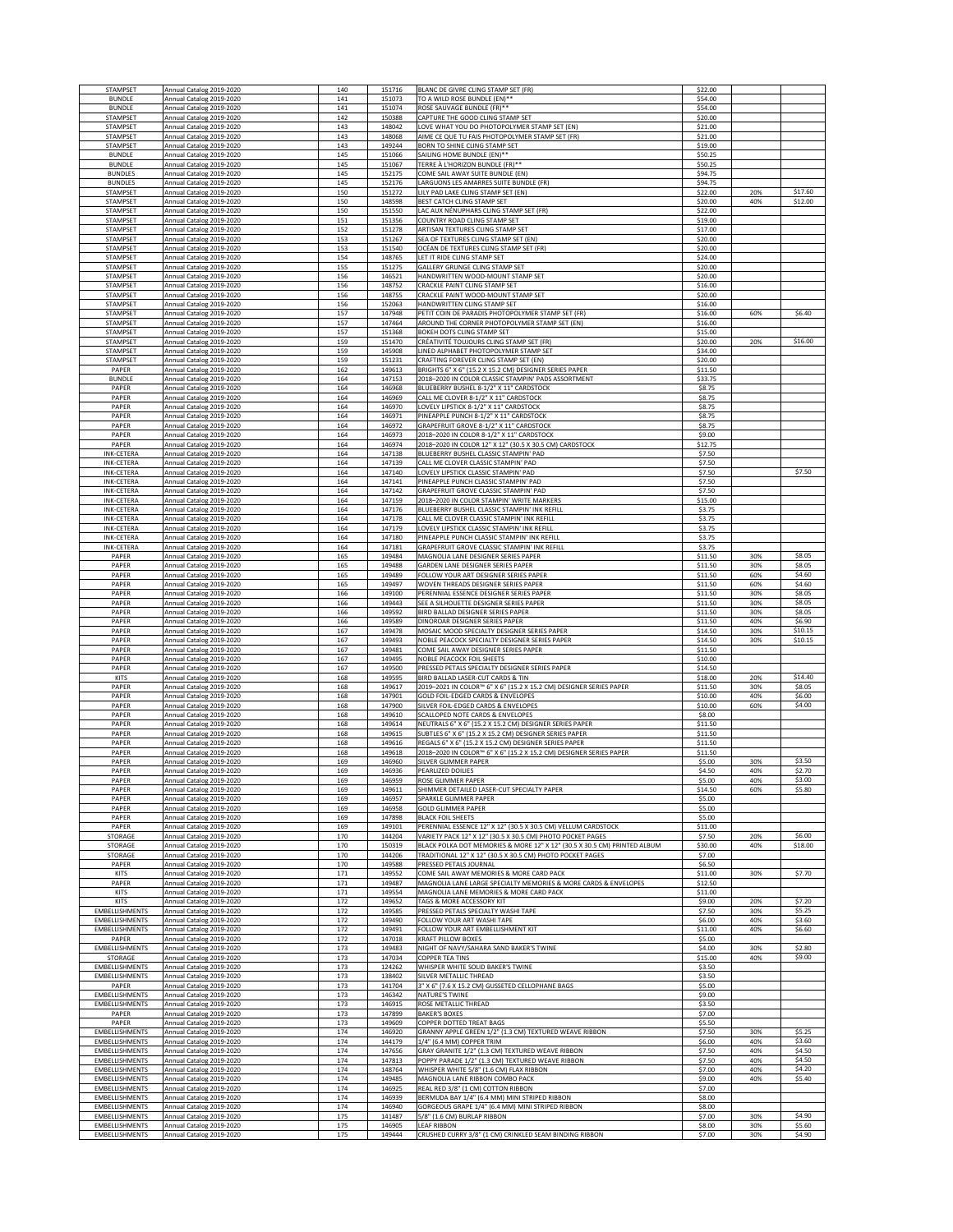| <b>EMBELLISHMENTS</b> | Annual Catalog 2019-2020 | 175 | 146951 | CALL ME CLOVER 1/8" (3.2 MM) GROSGRAIN RIBBON        | \$6.00  | 40% | \$3.60  |
|-----------------------|--------------------------|-----|--------|------------------------------------------------------|---------|-----|---------|
| EMBELLISHMENTS        | Annual Catalog 2019-2020 | 175 | 149499 | SAHARA SAND 5/8" (1.6 CM) WOVEN THREADS TRIM         | \$8.00  | 60% | \$3.20  |
| EMBELLISHMENTS        | Annual Catalog 2019-2020 | 175 | 146280 | BASIC BLACK 1/2" (1.3 CM) SATIN RIBBON               | \$7.00  |     |         |
| EMBELLISHMENTS        | Annual Catalog 2019-2020 | 175 | 146950 | BLUEBERRY BUSHEL 1/8" (3.2 MM) GROSGRAIN RIBBON      | \$6.00  |     |         |
| EMBELLISHMENTS        | Annual Catalog 2019-2020 | 175 | 146952 | LOVELY LIPSTICK 1/8" (3.2 MM) GROSGRAIN RIBBON       | \$6.00  |     |         |
| EMBELLISHMENTS        | Annual Catalog 2019-2020 | 175 | 146953 | PINEAPPLE PUNCH 1/8" (3.2 MM) GROSGRAIN RIBBON       | \$6.00  |     |         |
| EMBELLISHMENTS        | Annual Catalog 2019-2020 | 175 | 146954 | GRAPEFRUIT GROVE 1/8" (3.2 MM) GROSGRAIN RIBBON      | \$6.00  |     |         |
| EMBELLISHMENTS        | Annual Catalog 2019-2020 | 175 | 149480 | MINT MACARON 1/4" (6.4 MM) TEXTILE RIBBON            | \$7.00  |     |         |
| <b>EMBELLISHMENTS</b> | Annual Catalog 2019-2020 | 176 | 146281 | CANDLE EMBELLISHMENTS                                | \$8.00  | 30% | \$5.60  |
| EMBELLISHMENTS        | Annual Catalog 2019-2020 | 176 | 149479 | <b>FLOWER FACETED GEMS</b>                           | \$8.00  | 30% | \$5.60  |
| EMBELLISHMENTS        | Annual Catalog 2019-2020 | 176 | 146914 | PETAL PINK RHINESTONE GEMS                           | \$6.00  | 40% | \$3.60  |
| EMBELLISHMENTS        | Annual Catalog 2019-2020 | 176 | 149442 | PERENNIAL ESSENCE FLORAL CENTERS                     | \$6.00  | 40% | \$3.60  |
| EMBELLISHMENTS        | Annual Catalog 2019-2020 | 176 | 148485 | CLASSIC GARAGE METAL ELEMENTS                        | \$7.00  | 60% | \$2.80  |
| EMBELLISHMENTS        | Annual Catalog 2019-2020 | 176 | 149486 | MAGNOLIA LANE CORK EMBELLISHMENTS                    | \$8.00  | 60% | \$3.20  |
| EMBELLISHMENTS        | Annual Catalog 2019-2020 | 176 | 149608 | 2018-2020 IN COLOR BUTTONS                           | \$7.50  | 60% | \$3.00  |
| EMBELLISHMENTS        | Annual Catalog 2019-2020 | 177 | 148805 | HAPPINESS BLOOMS ENAMEL DOTS                         | \$7.00  | 20% | \$5.60  |
| EMBELLISHMENTS        | Annual Catalog 2019-2020 | 177 | 146929 | <b>METALLIC BRADS</b>                                | \$4.50  | 30% | \$3.15  |
| EMBELLISHMENTS        | Annual Catalog 2019-2020 | 177 | 149445 | MINI LIBRARY CLIPS                                   | \$9.50  | 30% | \$6.65  |
| EMBELLISHMENTS        | Annual Catalog 2019-2020 | 177 | 149594 | <b>BIRD BALLAD TRINKETS</b>                          | \$7.00  | 30% | \$4.90  |
| EMBELLISHMENTS        | Annual Catalog 2019-2020 | 177 | 149482 | SAIL AWAY TRINKETS                                   | \$8.00  | 40% | \$4.80  |
| EMBELLISHMENTS        | Annual Catalog 2019-2020 | 177 | 146343 | <b>LEAVES TRINKETS</b>                               | \$8.00  | 60% | \$3.20  |
| EMBELLISHMENTS        | Annual Catalog 2019-2020 | 177 | 148782 | FROSTED FLOWER EMBELLISHMENTS                        | \$7.00  | 60% | \$2.80  |
| EMBELLISHMENTS        | Annual Catalog 2019-2020 | 177 | 144212 | IRIDESCENT SEQUIN ASSORTMENT                         | \$5.00  |     |         |
| EMBELLISHMENTS        | Annual Catalog 2019-2020 | 177 | 146933 | BASIC ADHESIVE-BACKED SEQUINS                        | \$7.00  |     |         |
| EMBELLISHMENTS        | Annual Catalog 2019-2020 | 178 | 149494 | <b>NOBLE PEACOCK RHINESTONES</b>                     | \$5.50  | 20% | \$4.40  |
| EMBELLISHMENTS        | Annual Catalog 2019-2020 | 178 | 149586 | <b>DESIGNER ELEMENTS</b>                             | \$7.00  | 30% | \$4.90  |
| EMBELLISHMENTS        | Annual Catalog 2019-2020 | 178 | 148583 | <b>HEART EPOXY DROPLETS</b>                          | \$6.50  | 40% | \$3.90  |
| EMBELLISHMENTS        | Annual Catalog 2019-2020 | 178 | 149607 | 2019-2021 IN COLOR FACETED DOTS                      | \$6.50  | 40% | \$3.90  |
| EMBELLISHMENTS        | Annual Catalog 2019-2020 | 178 | 148561 | GINGHAM GALA ADHESIVE-BACKED SEQUINS                 | \$7.50  | 60% | \$3.00  |
| EMBELLISHMENTS        | Annual Catalog 2019-2020 | 178 | 149591 | DINOROAR ENAMEL SHAPES                               | \$7.00  | 60% | \$2.80  |
| EMBELLISHMENTS        | Annual Catalog 2019-2020 | 178 | 144141 | <b>GOLD FACETED GEMS</b>                             | \$5.00  |     |         |
| EMBELLISHMENTS        | Annual Catalog 2019-2020 | 178 | 144142 | CLEAR FACETED GEMS                                   | \$5.00  |     |         |
| <b>EMBELLISHMENTS</b> | Annual Catalog 2019-2020 | 178 | 146934 | <b>GLITTER ENAMEL DOTS</b>                           | \$7.00  |     |         |
| <b>BUNDLE</b>         | Annual Catalog 2019-2020 | 179 | 144040 | STAMPIN' BLENDS NIGHT OF NAVY COMBO PACK****         | \$9.00  |     |         |
| <b>BUNDLE</b>         | Annual Catalog 2019-2020 | 179 | 144045 | STAMPIN' BLENDS CALYPSO CORAL COMBO PACK****         | \$9.00  |     |         |
| <b>BUNDLE</b>         | Annual Catalog 2019-2020 | 179 | 144597 | STAMPIN' BLENDS OLD OLIVE COMBO PACK****             | \$9.00  |     |         |
| <b>BUNDLE</b>         | Annual Catalog 2019-2020 | 179 | 144598 | STAMPIN' BLENDS CHERRY COBBLER COMBO PACK****        | \$9.00  |     |         |
| <b>BUNDLE</b>         | Annual Catalog 2019-2020 | 179 | 144599 | STAMPIN' BLENDS PUMPKIN PIE COMBO PACK****           | \$9.00  |     |         |
| <b>BUNDLE</b>         | Annual Catalog 2019-2020 | 179 | 144600 | STAMPIN' BLENDS BERMUDA BAY COMBO PACK ****          | \$9.00  |     |         |
| <b>BUNDLE</b>         | Annual Catalog 2019-2020 | 179 | 144601 | STAMPIN' BLENDS CRUMB CAKE COMBO PACK****            | \$9.00  |     |         |
| <b>BUNDLE</b>         | Annual Catalog 2019-2020 | 179 | 144602 | STAMPIN' BLENDS RICH RAZZLEBERRY COMBO PACK****      | \$9.00  |     |         |
| <b>BUNDLE</b>         | Annual Catalog 2019-2020 | 179 | 144603 | STAMPIN' BLENDS DAFFODIL DELIGHT COMBO PACK ****     | \$9.00  |     |         |
| <b>BUNDLE</b>         | Annual Catalog 2019-2020 | 179 | 144605 | STAMPIN' BLENDS POOL PARTY COMBO PACK****            | \$9.00  |     |         |
| <b>BUNDLE</b>         | Annual Catalog 2019-2020 | 179 | 145058 | STAMPIN BLENDS SMOKY SLATE COMBO PACK****            | \$9.00  |     |         |
| <b>BUNDLE</b>         | Annual Catalog 2019-2020 | 179 | 147272 | STAMPIN' BLENDS PETAL PINK COMBO PACK****            | \$9.00  |     |         |
| <b>BUNDLE</b>         | Annual Catalog 2019-2020 | 179 | 147273 | STAMPIN' BLENDS SOFT SUEDE COMBO PACK ****           | \$9.00  |     |         |
| <b>BUNDLE</b>         | Annual Catalog 2019-2020 | 179 | 147274 | STAMPIN' BLENDS GRANNY APPLE GREEN COMBO PACK ****   | \$9.00  |     |         |
| <b>BUNDLE</b>         | Annual Catalog 2019-2020 | 179 | 147275 | STAMPIN' BLENDS POPPY PARADE COMBO PACK ****         | \$9.00  |     |         |
| <b>BUNDLE</b>         | Annual Catalog 2019-2020 | 179 | 147276 | STAMPIN' BLENDS HIGHLAND HEATHER COMBO PACK ****     | \$9.00  |     |         |
| <b>BUNDLE</b>         | Annual Catalog 2019-2020 | 179 | 147278 | STAMPIN' BLENDS FLIRTY FLAMINGO COMBO PACK ****      | \$9.00  |     |         |
| <b>BUNDLE</b>         | Annual Catalog 2019-2020 | 179 | 147280 | STAMPIN' BLENDS PINEAPPLE PUNCH COMBO PACK ****      | \$9.00  |     |         |
| <b>BUNDLE</b>         | Annual Catalog 2019-2020 | 179 | 147281 | STAMPIN' BLENDS LOVELY LIPSTICK COMBO PACK****       | \$9.00  |     |         |
| <b>BUNDLE</b>         | Annual Catalog 2019-2020 | 179 | 147282 | STAMPIN' BLENDS CALL ME CLOVER COMBO PACK ****       | \$9.00  |     |         |
| <b>BUNDLE</b>         | Annual Catalog 2019-2020 | 179 | 147283 | STAMPIN' BLENDS MINT MACARON COMBO PACK****          | \$9.00  |     |         |
| <b>BUNDLE</b>         | Annual Catalog 2019-2020 | 179 | 147931 | STAMPIN' BLENDS CAJUN CRAZE COMBO PACK****           | \$9.00  |     |         |
| <b>BUNDLE</b>         | Annual Catalog 2019-2020 | 179 | 147932 | STAMPIN' BLENDS BLACKBERRY BLISS COMBO PACK ****     | \$9.00  |     |         |
| <b>BUNDLE</b>         | Annual Catalog 2019-2020 | 179 | 147935 | STAMPIN' BLENDS REAL RED COMBO PACK****              | \$9.00  |     |         |
| <b>BUNDLE</b>         | Annual Catalog 2019-2020 | 179 | 147938 | STAMPIN' BLENDS SHADED SPRUCE COMBO PACK****         | \$9.00  |     |         |
| <b>BUNDLE</b>         | Annual Catalog 2019-2020 | 179 | 147942 | STAMPIN' BLENDS BASIC BLACK COMBO PACK****           | \$9.00  |     |         |
| <b>BUNDLE</b>         | Annual Catalog 2019-2020 | 179 | 147945 | STAMPIN' BLENDS MANGO MELODY COMBO PACK****          | \$9.00  |     |         |
| <b>BUNDLE</b>         | Annual Catalog 2019-2020 | 179 | 148059 | STAMPIN' BLENDS SOFT SEA FOAM COMBO PACK****         | \$9.00  |     |         |
| <b>BUNDLE</b>         | Annual Catalog 2019-2020 | 179 | 148544 | STAMPIN' BLENDS BALMY BLUE COMBO PACK ****           | \$9.00  |     |         |
| <b>BUNDLE</b>         | Annual Catalog 2019-2020 | 179 | 148547 | STAMPIN' BLENDS MOSSY MEADOW COMBO PACK****          | \$9.00  |     |         |
| <b>BUNDLE</b>         | Annual Catalog 2019-2020 | 179 | 149537 | STAMPIN' BLENDS GRAY GRANITE COMBO PACK****          | \$9.00  |     |         |
| <b>BUNDLE</b>         | Annual Catalog 2019-2020 | 179 | 149557 | STAMPIN' BLENDS SO SAFFRON COMBO PACK****            | \$9.00  |     |         |
| <b>BUNDLE</b>         | Annual Catalog 2019-2020 | 179 | 149560 | STAMPIN' BLENDS PRETTY PEACOCK COMBO PACK****        | \$9.00  |     |         |
| <b>BUNDLE</b>         | Annual Catalog 2019-2020 | 179 | 149566 | STAMPIN' BLENDS PURPLE POSY COMBO PACK****           | \$9.00  |     |         |
| <b>BUNDLE</b>         | Annual Catalog 2019-2020 | 179 | 149569 | STAMPIN' BLENDS SEASIDE SPRAY COMBO PACK ****        | \$9.00  |     |         |
| <b>BUNDLE</b>         | Annual Catalog 2019-2020 | 179 | 149572 | STAMPIN' BLENDS ROCOCO ROSE COMBO PACK ****          | \$9.00  |     |         |
| <b>INK-CETERA</b>     | Annual Catalog 2019-2020 | 179 | 149663 | PIGMENT SPRINKLES                                    | \$23.00 | 30% | \$16.10 |
| <b>INK-CETERA</b>     | Annual Catalog 2019-2020 | 179 | 144036 | LIGHT NIGHT OF NAVY STAMPIN' BLENDS MARKER****       | \$4.50  |     |         |
| <b>INK-CETERA</b>     | Annual Catalog 2019-2020 | 179 | 144039 | DARK NIGHT OF NAVY STAMPIN' BLENDS MARKER****        | \$4.50  |     |         |
| <b>INK-CETERA</b>     | Annual Catalog 2019-2020 | 179 | 144042 | LIGHT CALYPSO CORAL STAMPIN' BLENDS MARKER****       | \$4.50  |     |         |
| <b>INK-CETERA</b>     | Annual Catalog 2019-2020 | 179 | 144044 | DARK CALYPSO CORAL STAMPIN' BLENDS MARKER****        | \$4.50  |     |         |
| INK-LETEKA            | Annual Catalog 2019-2020 | 179 | 144573 | DARK OLD OLIVE STAMPIN' BLENDS MARKER                | 54.SU   |     |         |
| <b>INK-CETERA</b>     | Annual Catalog 2019-2020 | 179 | 144574 | LIGHT OLD OLIVE STAMPIN' BLENDS MARKER****           | \$4.50  |     |         |
| <b>INK-CETERA</b>     | Annual Catalog 2019-2020 | 179 | 144575 | DARK CHERRY COBBLER STAMPIN' BLENDS MARKER****       | \$4.50  |     |         |
| <b>INK-CETERA</b>     | Annual Catalog 2019-2020 | 179 | 144576 | LIGHT CHERRY COBBLER STAMPIN' BLENDS MARKER****      | \$4.50  |     |         |
| <b>INK-CETERA</b>     | Annual Catalog 2019-2020 | 179 | 144577 | DARK PUMPKIN PIE STAMPIN' BLENDS MARKER****          | \$4.50  |     |         |
| <b>INK-CETERA</b>     | Annual Catalog 2019-2020 | 179 | 144578 | LIGHT PUMPKIN PIE STAMPIN' BLENDS MARKER****         | \$4.50  |     |         |
| <b>INK-CETERA</b>     | Annual Catalog 2019-2020 | 179 | 144579 | DARK BERMUDA BAY STAMPIN' BLENDS MARKER****          | \$4.50  |     |         |
| <b>INK-CETERA</b>     | Annual Catalog 2019-2020 | 179 | 144580 | LIGHT BERMUDA BAY STAMPIN' BLENDS MARKER****         | \$4.50  |     |         |
| <b>INK-CETERA</b>     | Annual Catalog 2019-2020 | 179 | 144581 | DARK CRUMB CAKE STAMPIN' BLENDS MARKER****           | \$4.50  |     |         |
| <b>INK-CETERA</b>     | Annual Catalog 2019-2020 | 179 | 144582 | LIGHT CRUMB CAKE STAMPIN' BLENDS MARKER****          | \$4.50  |     |         |
| <b>INK-CETERA</b>     | Annual Catalog 2019-2020 | 179 | 144583 | DARK RICH RAZZLEBERRY STAMPIN' BLENDS MARKER****     | \$4.50  |     |         |
| <b>INK-CETERA</b>     | Annual Catalog 2019-2020 | 179 | 144584 | LIGHT RICH RAZZLEBERRY STAMPIN' BLENDS MARKER ****   | \$4.50  |     |         |
| <b>INK-CETERA</b>     | Annual Catalog 2019-2020 | 179 | 144585 | DARK DAFFODIL DELIGHT STAMPIN' BLENDS MARKER****     | \$4.50  |     |         |
| <b>INK-CETERA</b>     | Annual Catalog 2019-2020 | 179 | 144586 | LIGHT DAFFODIL DELIGHT STAMPIN' BLENDS MARKER****    | \$4.50  |     |         |
| <b>INK-CETERA</b>     | Annual Catalog 2019-2020 | 179 | 144594 | DARK POOL PARTY STAMPIN' BLENDS MARKER****           | \$4.50  |     |         |
| <b>INK-CETERA</b>     | Annual Catalog 2019-2020 | 179 | 144595 | LIGHT POOL PARTY STAMPIN' BLENDS MARKER****          | \$4.50  |     |         |
| <b>INK-CETERA</b>     | Annual Catalog 2019-2020 | 179 | 144606 | IVORY STAMPIN' BLENDS MARKER****                     | \$4.50  |     |         |
| <b>INK-CETERA</b>     | Annual Catalog 2019-2020 | 179 | 144607 | BRONZE STAMPIN' BLENDS MARKER****                    | \$4.50  |     |         |
| <b>INK-CETERA</b>     | Annual Catalog 2019-2020 | 179 | 145054 | LIGHT SMOKY SLATE STAMPIN' BLENDS MARKER****         | \$4.50  |     |         |
| <b>INK-CETERA</b>     | Annual Catalog 2019-2020 | 179 | 145055 | DARK SMOKY SLATE STAMPIN' BLENDS MARKER****          | \$4.50  |     |         |
| <b>INK-CETERA</b>     | Annual Catalog 2019-2020 | 179 | 146866 | LIGHT PETAL PINK STAMPIN' BLENDS MARKER****          | \$4.50  |     |         |
| <b>INK-CETERA</b>     | Annual Catalog 2019-2020 | 179 | 146871 | DARK PETAL PINK STAMPIN' BLENDS MARKER****           | \$4.50  |     |         |
| <b>INK-CETERA</b>     | Annual Catalog 2019-2020 | 179 | 146874 | LIGHT SOFT SUEDE STAMPIN' BLENDS MARKER****          | \$4.50  |     |         |
| <b>INK-CETERA</b>     | Annual Catalog 2019-2020 | 179 | 146875 | DARK SOFT SUEDE STAMPIN' BLENDS MARKER*****          | \$4.50  |     |         |
| <b>INK-CETERA</b>     | Annual Catalog 2019-2020 | 179 | 146876 | LIGHT GRANNY APPLE GREEN STAMPIN' BLENDS MARKER **** | \$4.50  |     |         |
| <b>INK-CETERA</b>     | Annual Catalog 2019-2020 | 179 | 146877 | DARK GRANNY APPLE GREEN STAMPIN' BLENDS MARKER****   | \$4.50  |     |         |
| <b>INK-CETERA</b>     | Annual Catalog 2019-2020 | 179 | 146878 | LIGHT POPPY PARADE STAMPIN' BLENDS MARKER****        | \$4.50  |     |         |
| <b>INK-CETERA</b>     | Annual Catalog 2019-2020 | 179 | 146879 | DARK POPPY PARADE STAMPIN' BLENDS MARKER****         | \$4.50  |     |         |
| <b>INK-CETERA</b>     | Annual Catalog 2019-2020 | 179 | 146881 | LIGHT HIGHLAND HEATHER STAMPIN' BLENDS MARKER****    | \$4.50  |     |         |
| <b>INK-CETERA</b>     | Annual Catalog 2019-2020 | 179 | 146883 | DARK HIGHLAND HEATHER STAMPIN' BLENDS MARKER****     | \$4.50  |     |         |
| <b>INK-CETERA</b>     | Annual Catalog 2019-2020 | 179 | 147020 | LIGHT MINT MACARON STAMPIN' BLENDS MARKER****        | \$4.50  |     |         |
| <b>INK-CETERA</b>     | Annual Catalog 2019-2020 | 179 | 147021 | DARK MINT MACARON STAMPIN' BLENDS MARKER****         | \$4.50  |     |         |
| <b>INK-CETERA</b>     | Annual Catalog 2019-2020 | 179 | 147023 | LIGHT CALL ME CLOVER STAMPIN' BLENDS MARKER****      | \$4.50  |     |         |
| <b>INK-CETERA</b>     | Annual Catalog 2019-2020 | 179 | 147024 | DARK CALL ME CLOVER STAMPIN' BLENDS MARKER****       | \$4.50  |     |         |
| <b>INK-CETERA</b>     | Annual Catalog 2019-2020 | 179 | 147026 | LIGHT LOVELY LIPSTICK STAMPIN' BLENDS MARKER****     | \$4.50  |     |         |
| <b>INK-CETERA</b>     | Annual Catalog 2019-2020 | 179 | 147028 | DARK LOVELY LIPSTICK STAMPIN' BLENDS MARKER****      | \$4.50  |     |         |
| <b>INK-CETERA</b>     | Annual Catalog 2019-2020 | 179 | 147029 | LIGHT PINEAPPLE PUNCH STAMPIN' BLENDS MARKER****     | \$4.50  |     |         |
| <b>INK-CETERA</b>     | Annual Catalog 2019-2020 | 179 | 147030 | DARK PINEAPPLE PUNCH STAMPIN' BLENDS MARKER****      | \$4.50  |     |         |
| INK-CETERA            | Annual Catalog 2019-2020 | 179 | 147031 | LIGHT FLIRTY FLAMINGO STAMPIN' BLENDS MARKER****     | \$4.50  |     |         |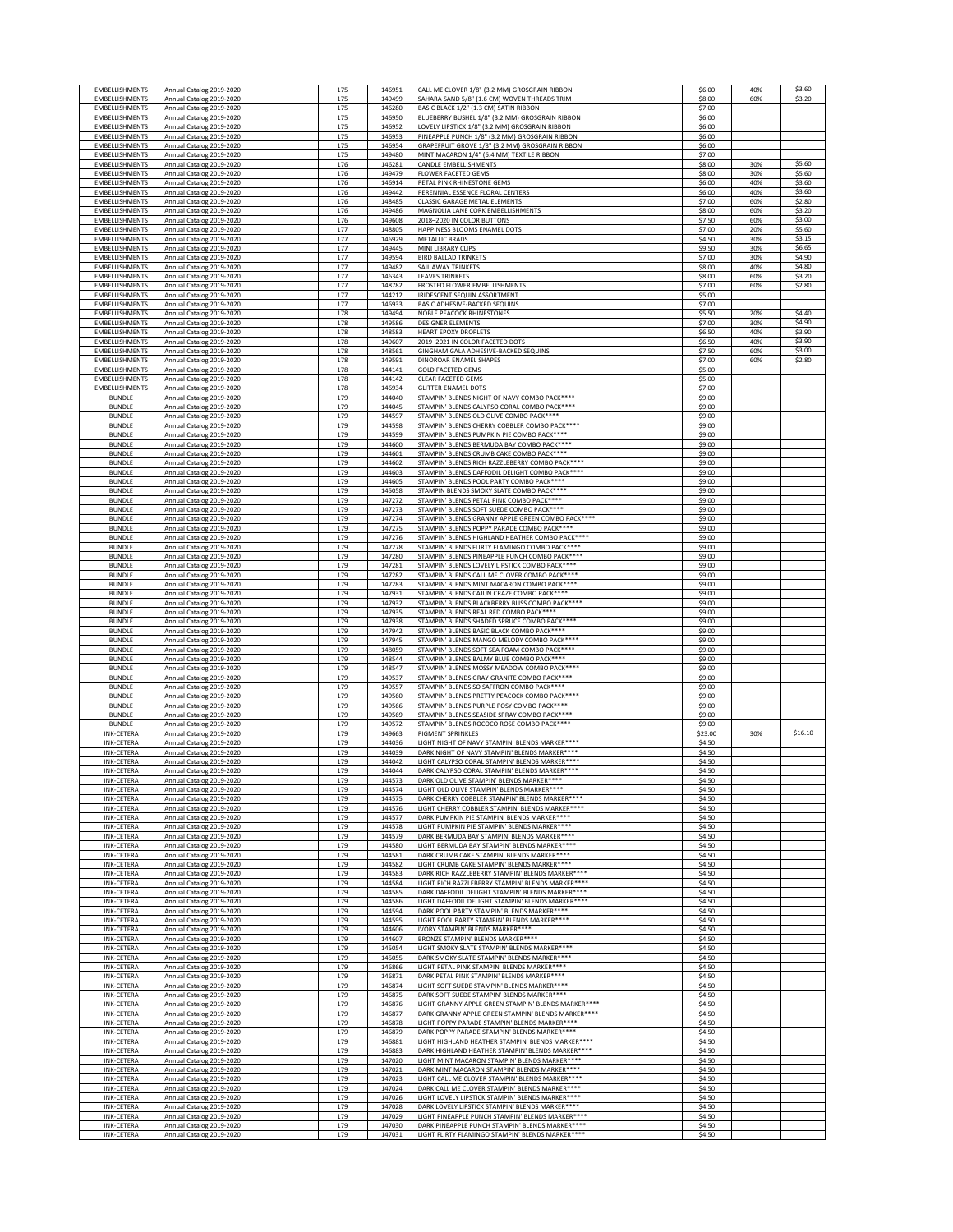| <b>INK-CETERA</b>                            | Annual Catalog 2019-2020                             | 179        | 147032                     | DARK FLIRTY FLAMINGO STAMPIN' BLENDS MARKER****                                                       | \$4.50                      |            |                    |
|----------------------------------------------|------------------------------------------------------|------------|----------------------------|-------------------------------------------------------------------------------------------------------|-----------------------------|------------|--------------------|
| <b>INK-CETERA</b>                            | Annual Catalog 2019-2020                             | 179        | 147907                     | CAJUN CRAZE LIGHT STAMPIN' BLENDS MARKER****                                                          | \$4.50                      |            |                    |
| INK-CETERA                                   | Annual Catalog 2019-2020                             | 179        | 147908                     | CAJUN CRAZE DARK STAMPIN' BLENDS MARKER****                                                           | \$4.50                      |            |                    |
| <b>INK-CETERA</b>                            | Annual Catalog 2019-2020                             | 179        | 147909                     | LIGHT BLACKBERRY BLISS STAMPIN' BLENDS MARKER****<br>DARK BLACKBERRY BLISS STAMPIN' BLENDS MARKER**** | \$4.50<br>\$4.50            |            |                    |
| <b>INK-CETERA</b><br><b>INK-CETERA</b>       | Annual Catalog 2019-2020<br>Annual Catalog 2019-2020 | 179<br>179 | 147910<br>147933           | LIGHT REAL RED STAMPIN' BLENDS MARKER****                                                             | \$4.50                      |            |                    |
| <b>INK-CETERA</b>                            | Annual Catalog 2019-2020                             | 179        | 147934                     | DARK REAL RED STAMPIN' BLENDS MARKER****                                                              | \$4.50                      |            |                    |
| <b>INK-CETERA</b>                            | Annual Catalog 2019-2020                             | 179        | 147936                     | LIGHT SHADED SPRUCE STAMPIN' BLENDS MARKER****                                                        | \$4.50                      |            |                    |
| <b>INK-CETERA</b>                            | Annual Catalog 2019-2020                             | 179        | 147937                     | DARK SHADED SPRUCE STAMPIN' BLENDS MARKER****                                                         | \$4.50                      |            |                    |
| <b>INK-CETERA</b>                            | Annual Catalog 2019-2020                             | 179        | 147940                     | LIGHT BASIC BLACK STAMPIN' BLENDS MARKER****<br>DARK BASIC BLACK STAMPIN' BLENDS MARKER****           | \$4.50<br>\$4.50            |            |                    |
| <b>INK-CETERA</b><br><b>INK-CETERA</b>       | Annual Catalog 2019-2020<br>Annual Catalog 2019-2020 | 179<br>179 | 147941<br>147943           | LIGHT MANGO MELODY STAMPIN' BLENDS MARKER****                                                         | \$4.50                      |            |                    |
| <b>INK-CETERA</b>                            | Annual Catalog 2019-2020                             | 179        | 147944                     | DARK MANGO MELODY STAMPIN' BLENDS MARKER****                                                          | \$4.50                      |            |                    |
| <b>INK-CETERA</b>                            | Annual Catalog 2019-2020                             | 179        | 148057                     | LIGHT SOFT SEA FOAM STAMPIN' BLENDS MARKER****                                                        | \$4.50                      |            |                    |
| <b>INK-CETERA</b>                            | Annual Catalog 2019-2020                             | 179        | 148058                     | DARK SOFT SEA FOAM STAMPIN' BLENDS MARKER ****                                                        | \$4.50                      |            |                    |
| <b>INK-CETERA</b><br><b>INK-CETERA</b>       | Annual Catalog 2019-2020<br>Annual Catalog 2019-2020 | 179<br>179 | 148540<br>148542           | LIGHT BALMY BLUE STAMPIN' BLENDS MARKER****<br>DARK BALMY BLUE STAMPIN' BLENDS MARKER****             | \$4.50<br>\$4.50            |            |                    |
| <b>INK-CETERA</b>                            | Annual Catalog 2019-2020                             | 179        | 148545                     | LIGHT MOSSY MEADOW STAMPIN' BLENDS MARKER****                                                         | \$4.50                      |            |                    |
| <b>INK-CETERA</b>                            | Annual Catalog 2019-2020                             | 179        | 148546                     | DARK MOSSY MEADOW STAMPIN' BLENDS MARKER ****                                                         | \$4.50                      |            |                    |
| <b>INK-CETERA</b>                            | Annual Catalog 2019-2020                             | 179        | 149535                     | LIGHT GRAY GRANITE STAMPIN' BLENDS MARKER****                                                         | \$4.50                      |            |                    |
| <b>INK-CETERA</b>                            | Annual Catalog 2019-2020                             | 179        | 149536                     | DARK GRAY GRANITE STAMPIN' BLENDS MARKER****<br>LIGHT PRETTY PEACOCK STAMPIN' BLENDS MARKER ****      | \$4.50<br>\$4.50            |            |                    |
| <b>INK-CETERA</b><br><b>INK-CETERA</b>       | Annual Catalog 2019-2020<br>Annual Catalog 2019-2020 | 179<br>179 | 149538<br>149555           | LIGHT SO SAFFRON STAMPIN' BLENDS MARKER****                                                           | \$4.50                      |            |                    |
| <b>INK-CETERA</b>                            | Annual Catalog 2019-2020                             | 179        | 149556                     | DARK SO SAFFRON STAMPIN' BLENDS MARKER****                                                            | \$4.50                      |            |                    |
| <b>INK-CETERA</b>                            | Annual Catalog 2019-2020                             | 179        | 149559                     | DARK PRETTY PEACOCK STAMPIN' BLENDS MARKER****                                                        | \$4.50                      |            |                    |
| <b>INK-CETERA</b>                            | Annual Catalog 2019-2020                             | 179<br>179 | 149564<br>149565           | LIGHT PURPLE POSY STAMPIN' BLENDS MARKER****<br>DARK PURPLE POSY STAMPIN' BLENDS MARKER****           | \$4.50<br>\$4.50            |            |                    |
| <b>INK-CETERA</b><br><b>INK-CETERA</b>       | Annual Catalog 2019-2020<br>Annual Catalog 2019-2020 | 179        | 149567                     | LIGHT SEASIDE SPRAY STAMPIN' BLENDS MARKER****                                                        | \$4.50                      |            |                    |
| <b>INK-CETERA</b>                            | Annual Catalog 2019-2020                             | 179        | 149568                     | DARK SEASIDE SPRAY STAMPIN' BLENDS MARKER****                                                         | \$4.50                      |            |                    |
| <b>INK-CETERA</b>                            | Annual Catalog 2019-2020                             | 179        | 149570                     | LIGHT ROCOCO ROSE STAMPIN' BLENDS MARKER****                                                          | \$4.50                      |            |                    |
| INK-CETERA<br>INK-CETERA                     | Annual Catalog 2019-2020<br>Annual Catalog 2019-2020 | 179<br>180 | 149571<br>145480           | DARK ROCOCO ROSE STAMPIN' BLENDS MARKER****<br><b>BLACK JOURNALING PENS</b>                           | \$4.50<br>\$6.00            |            |                    |
| <b>EMBELLISHMENTS</b>                        | Annual Catalog 2019-2020                             | 181        | 133751                     | DAZZLING DIAMONDZ STAMPIN' GLITTER                                                                    | \$6.00                      | 30%        | \$4.20             |
| <b>TOOLS</b>                                 | Annual Catalog 2019-2020                             | 181        | 103083                     | <b>EMBOSSING BUDDY</b>                                                                                | \$6.00                      |            |                    |
| EMBELLISHMENTS                               | Annual Catalog 2019-2020                             | 181        | 141636<br>144103           | COPPER STAMPIN' EMBOSS POWDER<br>PATTERN PARTY DECORATIVE MASKS                                       | \$6.00<br>\$6.00            |            |                    |
| <b>TOOLS</b><br>EMBELLISHMENTS               | Annual Catalog 2019-2020<br>Annual Catalog 2019-2020 | 181<br>181 | 146956                     | BLACK STAMPIN' EMBOSS POWDER                                                                          | \$6.00                      |            |                    |
| <b>EMBELLISHMENTS</b>                        | Annual Catalog 2019-2020                             | 181        | 149511                     | SHIMMER WHITE STAMPIN' EMBOSS POWDER                                                                  | \$6.00                      |            |                    |
| EMBELLISHMENTS                               | Annual Catalog 2019-2020                             | 181        | 149512                     | SHIMMER BLACK STAMPIN' EMBOSS POWDER                                                                  | \$6.00                      |            |                    |
| <b>TOOLS</b><br><b>TOOLS</b>                 | Annual Catalog 2019-2020<br>Annual Catalog 2019-2020 | 182<br>182 | 147047<br>101022           | STAMP CLEANING PAD<br>STAMPIN' MIST REFILL                                                            | \$7.50<br>\$10.50           | 60%        | \$3.00             |
| <b>TOOLS</b>                                 | Annual Catalog 2019-2020                             | 182        | 102394                     | STAMPIN' MIST****                                                                                     | \$5.00                      |            |                    |
| STORAGE                                      | Annual Catalog 2019-2020                             | 182        | 127552                     | HALF WOOD-MOUNT STAMP CASES                                                                           | \$5.00                      |            |                    |
| <b>TOOLS</b>                                 | Annual Catalog 2019-2020                             | 182        | 149661                     | STAMP CLEANING PAD REFILL                                                                             | \$3.75                      |            |                    |
| <b>TOOLS</b><br><b>TOOLS</b>                 | Annual Catalog 2019-2020<br>Annual Catalog 2019-2020 | 183<br>183 | 104331<br>104332           | SNAIL ADHESIVE REFILL<br>SNAIL ADHESIVE                                                               | \$4.50<br>\$7.00            |            |                    |
| <b>TOOLS</b>                                 | Annual Catalog 2019-2020                             | 183        | 126199                     | STAMPIN' PIERCE MAT                                                                                   | \$5.00                      |            |                    |
| <b>TOOLS</b>                                 | Annual Catalog 2019-2020                             | 184        | 149693                     | STAMPARATUS PLATES (IMPERIAL                                                                          | \$15.00                     |            |                    |
| <b>TOOLS</b>                                 | Annual Catalog 2019-2020                             | 186        | 143721                     | DECORATIVE RIBBON BORDER PUNCH                                                                        | \$16.00                     | 20%        | \$12.80            |
| <b>TOOLS</b><br><b>TOOLS</b>                 | Annual Catalog 2019-2020<br>Annual Catalog 2019-2020 | 186<br>186 | 147041<br>146138           | FOUR-PETAL FLOWER PUNCH<br>1-1/8" (2.9 CM) SCALLOP CIRCLE PUNCH                                       | \$18.00<br>\$16.00          | 40%<br>60% | \$10.80<br>\$6.40  |
| <b>TOOLS</b>                                 | Annual Catalog 2019-2020                             | 186        | 146139                     | 1-3/8" (3.5 CM) SCALLOP CIRCLE PUNCH                                                                  | \$16.00                     | 60%        | \$6.40             |
| <b>TOOLS</b>                                 | Annual Catalog 2019-2020                             | 186        | 143717                     | STARBURST PUNCH                                                                                       | \$18.00                     |            |                    |
| <b>TOOLS</b>                                 | Annual Catalog 2019-2020                             | 187        | 119868                     | 1" (2,5 CM) CIRCLE PUNCH                                                                              | \$13.00                     |            |                    |
| <b>TOOLS</b><br><b>TOOLS</b>                 | Annual Catalog 2019-2020<br>Annual Catalog 2019-2020 | 187<br>187 | 119869<br>143715           | 1/2" (1,3 CM) CIRCLE PUNCH<br>PRETTY LABEL PUNCH                                                      | \$6.00<br>\$18.00           |            |                    |
| <b>TOOLS</b>                                 | Annual Catalog 2019-2020                             | 187        | 144667                     | LEAF PUNCH                                                                                            | \$16.00                     |            |                    |
| <b>TOOLS</b>                                 | Annual Catalog 2019-2020                             | 188        | 143754                     | CIRCLE TAB PUNCH                                                                                      | \$18.00                     | 20%        | \$14.40            |
| <b>TOOLS</b>                                 | Annual Catalog 2019-2020                             | 188        | 145652                     | ELEPHANT BUILDER PUNCH                                                                                | \$18.00                     | 40%        | \$10.80<br>\$10.80 |
| <b>TOOLS</b><br><b>TOOLS</b>                 | Annual Catalog 2019-2020<br>Annual Catalog 2019-2020 | 188<br>188 | 148525<br>149520           | CAKE BUILDER PUNCH<br>HOT AIR BALLOON PUNCH                                                           | \$18.00<br>\$18.00          | 40%<br>40% | \$10.80            |
|                                              |                                                      |            |                            | TWINKLE BUILDER PUNCH                                                                                 |                             |            |                    |
| <b>TOOLS</b>                                 | Annual Catalog 2019-2020                             | 188        | 146321                     |                                                                                                       | \$18.00                     | 60%        | \$7.20             |
| <b>TOOLS</b>                                 | Annual Catalog 2019-2020                             | 191        | 146823                     | ANIMAL FRIENDS DIES                                                                                   | \$29.00                     | 30%        | \$20.30            |
| <b>TOOLS</b>                                 | Annual Catalog 2019-2020                             | 191        | 147043                     | <b>BEAUTIFUL LAYERS DIES</b>                                                                          | \$29.00                     | 60%        | \$11.60            |
| <b>TOOLS</b>                                 | Annual Catalog 2019-2020                             | 191        | 149580                     | ARTS & CRAFTS DIES                                                                                    | \$32.00                     | 60%        | \$12.80            |
| <b>TOOLS</b><br><b>TOOLS</b>                 | Annual Catalog 2019-2020<br>Annual Catalog 2019-2020 | 191<br>191 | 151790<br>143659           | <b>BOTANICAL TAGS DIES</b><br><b>BOUQUET BUNCH DIES</b>                                               | \$27.00<br>\$30.00          | 60%        | \$10.80            |
| <b>TOOLS</b>                                 | Annual Catalog 2019-2020                             | 191        | 146317                     | <b>BROADWAY LIGHTS DIES</b>                                                                           | \$29.00                     |            |                    |
| <b>TOOLS</b>                                 | Annual Catalog 2019-2020                             | 191        | 151821                     | CATCH OF THE DAY DIES                                                                                 | \$28.00                     |            |                    |
| <b>TOOLS</b>                                 | Annual Catalog 2019-2020<br>Annual Catalog 2019-2020 | 192        | 149633                     | DOILY WISHES DIES                                                                                     | \$35.00                     | 20%<br>40% | \$28.00<br>\$20.40 |
| <b>TOOLS</b><br><b>TOOLS</b>                 | Annual Catalog 2019-2020                             | 192<br>192 | 147915<br>149632           | DETAILED DEER DIES<br><b>CUCKOO CLOCK DIES</b>                                                        | \$34.00<br>\$29.00          | 40%        | \$17.40            |
| <b>TOOLS</b>                                 | Annual Catalog 2019-2020                             | 192        | 145654                     | CROSS OF HOPE DIES                                                                                    | \$27.00                     | 60%        | \$10.80            |
| <b>TOOLS</b>                                 | Annual Catalog 2019-2020                             | 192        | 147053                     | DELICATE LACE DIES                                                                                    | \$29.00                     | 60%        | \$11.60            |
| <b>TOOLS</b>                                 | Annual Catalog 2019-2020<br>Annual Catalog 2019-2020 | 193        | 41478<br>146351            | <b>FLOURISH DIES</b><br>LAKESIDE DIES                                                                 | \$29.00<br>\$27.00          | 20%        | \$21.60            |
| <b>TOOLS</b>                                 | Annual Catalog 2019-2020                             | 193        | 145664                     | LAYERING ALPHABET DIES                                                                                | \$125.00                    | 60%        | \$50.00            |
| <b>TOOLS</b>                                 | Annual Catalog 2019-2020                             | 193        | 141705                     | LAYERING CIRCLES DIES                                                                                 | \$35.00                     |            |                    |
| <b>TOOLS</b>                                 | Annual Catalog 2019-2020                             | 193        | 141706                     | LAYERING OVALS DIES<br>IN THE WOODS DIES                                                              | \$35.00                     |            |                    |
| <b>TOOLS</b><br><b>TOOLS</b>                 | Annual Catalog 2019-2020<br>Annual Catalog 2019-2020 | 193<br>193 | 147919<br>149550           | HAND-LETTERED PROSE DIES                                                                              | \$33.00<br>\$38.00          |            |                    |
| <b>TOOLS</b>                                 | Annual Catalog 2019-2020                             | 193        | 151800                     | <b>FROSTED BOUQUET DIES</b>                                                                           | \$33.00                     |            |                    |
| <b>TOOLS</b>                                 | Annual Catalog 2019-2020                             | 194        | 149544                     | LOVELY LEAVES DIES                                                                                    | \$36.00                     | 40%        | \$21.60            |
| <b>TOOLS</b><br><b>TOOLS</b>                 | Annual Catalog 2019-2020<br>Annual Catalog 2019-2020 | 194<br>194 | 146341<br>148526           | NATURE'S ROOT DIES<br>LOVELY FLOWERS DIES                                                             | \$39.00<br>\$32.00          | 60%<br>60% | \$15.60<br>\$12.80 |
| <b>TOOLS</b>                                 | Annual Catalog 2019-2020                             | 194        | 149628                     | PAVILION DIES                                                                                         | \$34.00                     | 60%        | \$13.60            |
| <b>TOOLS</b>                                 | Annual Catalog 2019-2020                             | 194        | 141708                     | LAYERING SQUARES DIES                                                                                 | \$35.00                     |            |                    |
| <b>TOOLS</b>                                 | Annual Catalog 2019-2020                             | 194        | 147912                     | MERRY CHRISTMAS DIES (EN)                                                                             | \$28.00                     |            |                    |
| <b>TOOLS</b><br><b>TOOLS</b>                 | Annual Catalog 2019-2020<br>Annual Catalog 2019-2020 | 194<br>195 | 148024<br>143750           | JOYEUX NOËL DIES (FR)<br>POCKET DIES                                                                  | \$28.00<br>\$25.00          | 40%        | \$15.00            |
| <b>TOOLS</b>                                 | Annual Catalog 2019-2020                             | 195        | 146347                     | STAINED GLASS DIES                                                                                    | \$29.00                     | 40%        | \$17.40            |
| <b>TOOLS</b>                                 | Annual Catalog 2019-2020                             | 195        | 146828                     | STITCHED LABELS DIES                                                                                  | \$33.00                     | 40%        | \$19.80            |
| <b>TOOLS</b><br><b>TOOLS</b>                 | Annual Catalog 2019-2020<br>Annual Catalog 2019-2020 | 195<br>195 | 145662<br>146326           | SLIDING DOOR DIES<br>SPRINGTIME IMPRESSIONS DIES                                                      | \$27.00<br>\$29.00          | 60%<br>60% | \$10.80<br>\$11.60 |
| <b>TOOLS</b>                                 | Annual Catalog 2019-2020                             | 195        | 143751                     | SEASONAL LAYERS DIES                                                                                  | \$33.00                     |            |                    |
| <b>TOOLS</b>                                 | Annual Catalog 2019-2020                             | 195        | 148527                     | BE MINE STITCHED DIES                                                                                 | \$35.00                     |            |                    |
| <b>TOOLS</b>                                 | Annual Catalog 2019-2020                             | 195        | 151793                     | PUZZLE PIECES DIES                                                                                    | \$25.00                     |            |                    |
| <b>TOOLS</b><br><b>TOOLS</b>                 | Annual Catalog 2019-2020<br>Annual Catalog 2019-2020 | 196<br>196 | 149545<br>146832           | TASTEFUL BACKGROUNDS DIES<br>THANK YOU DIE                                                            | \$30.00<br>\$18.00          | 30%<br>40% | \$21.00<br>\$10.80 |
| <b>TOOLS</b>                                 | Annual Catalog 2019-2020                             | 196        | 143749                     | SUPPORT RIBBON DIES                                                                                   | \$22.00                     | 60%        | \$8.80             |
| <b>TOOLS</b>                                 | Annual Catalog 2019-2020                             | 196        | 149697                     | TEA TIME DIES                                                                                         | \$21.00                     | 60%        | \$8.40             |
| <b>TOOLS</b><br><b>TOOLS</b>                 | Annual Catalog 2019-2020<br>Annual Catalog 2019-2020 | 196<br>197 | 148551<br>149637           | RECTANGLE STITCHED DIES<br>WIGGLY BUGS DIES                                                           | \$35.00<br>\$28.00          | 20%        | \$22.40            |
| <b>TOOLS</b>                                 | Annual Catalog 2019-2020                             | 197        | 146831                     | <b>TROPICAL DIES</b>                                                                                  | \$27.00                     | 30%        | \$18.90            |
| <b>TOOLS</b>                                 | Annual Catalog 2019-2020                             | 197        | 149626                     | TRUCK RIDE DIES                                                                                       | \$37.00                     | 30%        | \$25.90            |
| <b>TOOLS</b>                                 | Annual Catalog 2019-2020                             | 197        | 148534                     | WELL WRITTEN DIES (EN)                                                                                | \$40.00                     |            |                    |
| <b>TOOLS</b><br><b>TOOLS</b>                 | Annual Catalog 2019-2020<br>Annual Catalog 2019-2020 | 197<br>197 | 149053<br>151784           | LES BONS MOTS DIES (FR)<br>UNDER THE SEA DIES                                                         | \$40.00<br>\$30.00          |            |                    |
| <b>TOOLS</b>                                 | Annual Catalog 2019-2020                             | 198        | 151811                     | CORRUGATED 3D EMBOSSING FOLDER                                                                        | \$10.00                     | 20%        | \$8.00             |
| <b>TOOLS</b>                                 | Annual Catalog 2019-2020                             | 198        | 149577                     | HIGH SEAS 3D EMBOSSING FOLDER                                                                         | \$10.00                     | 30%        | \$7.00             |
| <b>TOOLS</b><br><b>TOOLS</b><br><b>TOOLS</b> | Annual Catalog 2019-2020<br>Annual Catalog 2019-2020 | 198<br>198 | 151823<br>149575<br>151797 | COUNTRY FLORAL 3D EMBOSSING FOLDER<br>MOSAIC 3D EMBOSSING FOLDER                                      | \$9.00<br>\$10.00<br>\$9.00 | 30%        | \$6.30             |